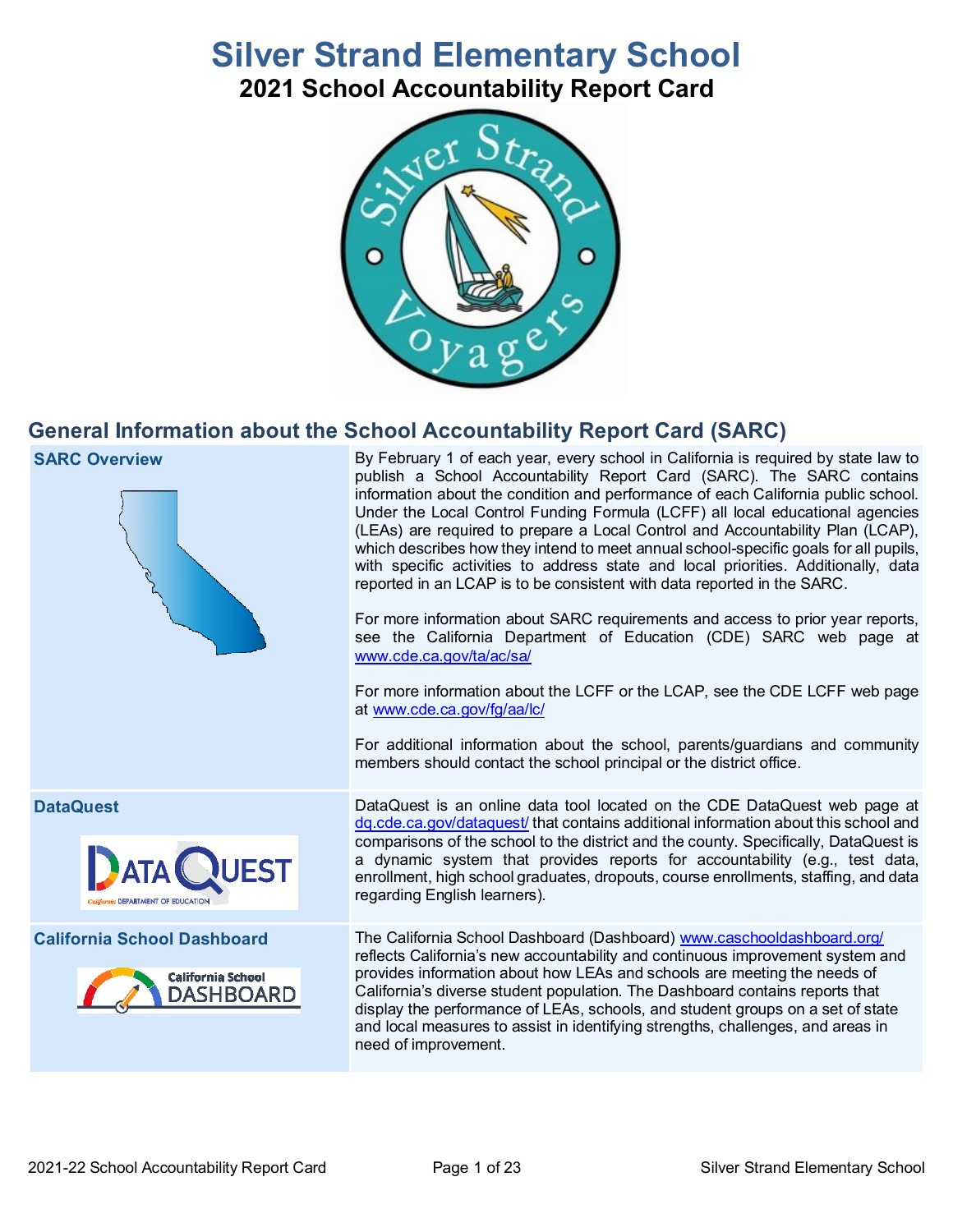**Internet Access** Internet access is available at public libraries and other locations that are publicly accessible (e.g., the California State Library). Access to the Internet at libraries and public locations is generally provided on a first-come, first-served basis. Other use restrictions may include the hours of operation, the length of time that a workstation may be used (depending on availability), the types of software programs available on a workstation, and the ability to print documents.

### **2021-22 School Contact Information**

| <b>School Name</b>                                 | <b>Silver Strand Elementary School</b> |  |  |  |  |  |
|----------------------------------------------------|----------------------------------------|--|--|--|--|--|
| <b>Street</b>                                      | 1350 Leyte Road                        |  |  |  |  |  |
| City, State, Zip                                   | Coronado, CA 92118                     |  |  |  |  |  |
| <b>Phone Number</b>                                | 619-522-8934                           |  |  |  |  |  |
| Principal                                          | Jennifer Moore                         |  |  |  |  |  |
| <b>Email Address</b>                               | jennifer.moore@coronadousd.net         |  |  |  |  |  |
| <b>School Website</b>                              | https://strand.coronadousd.net/        |  |  |  |  |  |
| County-District-School (CDS) Code 37 68031 6038087 |                                        |  |  |  |  |  |

### **2021-22 District Contact Information**

| <b>District Name</b>            | Coronado Unified School District |  |  |  |  |
|---------------------------------|----------------------------------|--|--|--|--|
| <b>Phone Number</b>             | 619-522-8900                     |  |  |  |  |
| <b>Superintendent</b>           | Karl Mueller                     |  |  |  |  |
| <b>Email Address</b>            | karl.mueller@coronadousd.net     |  |  |  |  |
| <b>District Website Address</b> | https://coronadousd.net/         |  |  |  |  |

### **2021-22 School Overview**

One of four schools in the Coronado Unified School District, Silver Strand Elementary is located three miles south of the city of Coronado on a narrow peninsula between the Pacific Ocean and San Diego Bay. The majority of our students reside in military housing that surrounds our school, with other students coming from our neighboring housing development, the Coronado Cays, and some students transfer in from both within the Coronado district as well as from neighboring school districts.

Our school has completed several phases of renovation, including new buildings, paint, gardens, landscaping, playground improvements and upgraded technology in all classrooms. The exterior of the school was painted and gutters replaced in summer 2019. A new play structure was added to the playground during the 2016-17 school year. New shade structures were added to playgrounds in summer 2021. Our library, tech storage, and Innovation Lab spaces were renovated over summer and fall of 2021. Our library is updated with relevant, diverse, and age-appropriate books and up-to-date reference materials.

During a traditional school year with campus open for full-day physical enrollment and volunteers, classrooms are actively supported by parent and community volunteers to enhance student learning. Our "Everyone A Reader" program, which was recognized as a Diamond Award winner by the San Diego County Office of Education, draws community volunteers from across Coronado. Silver Strand Elementary benefits from an active PTO and School Site Council, providing monthly extracurricular family activities and traditions such as Holiday Shoppe and Luau fundraiser. It is evident that parents and volunteers are not only welcomed, but embraced as educational partners and seen as valuable resources to the children of Silver Strand Elementary School. The camaraderie and close community of our small school is evident as the school and family and community representatives gather each Friday morning for our flagpole ceremony. All staff contribute to the wellbeing of each child in our school. Our school schedule fosters grade-level planning and collaboration as well as weekly professional development for staff.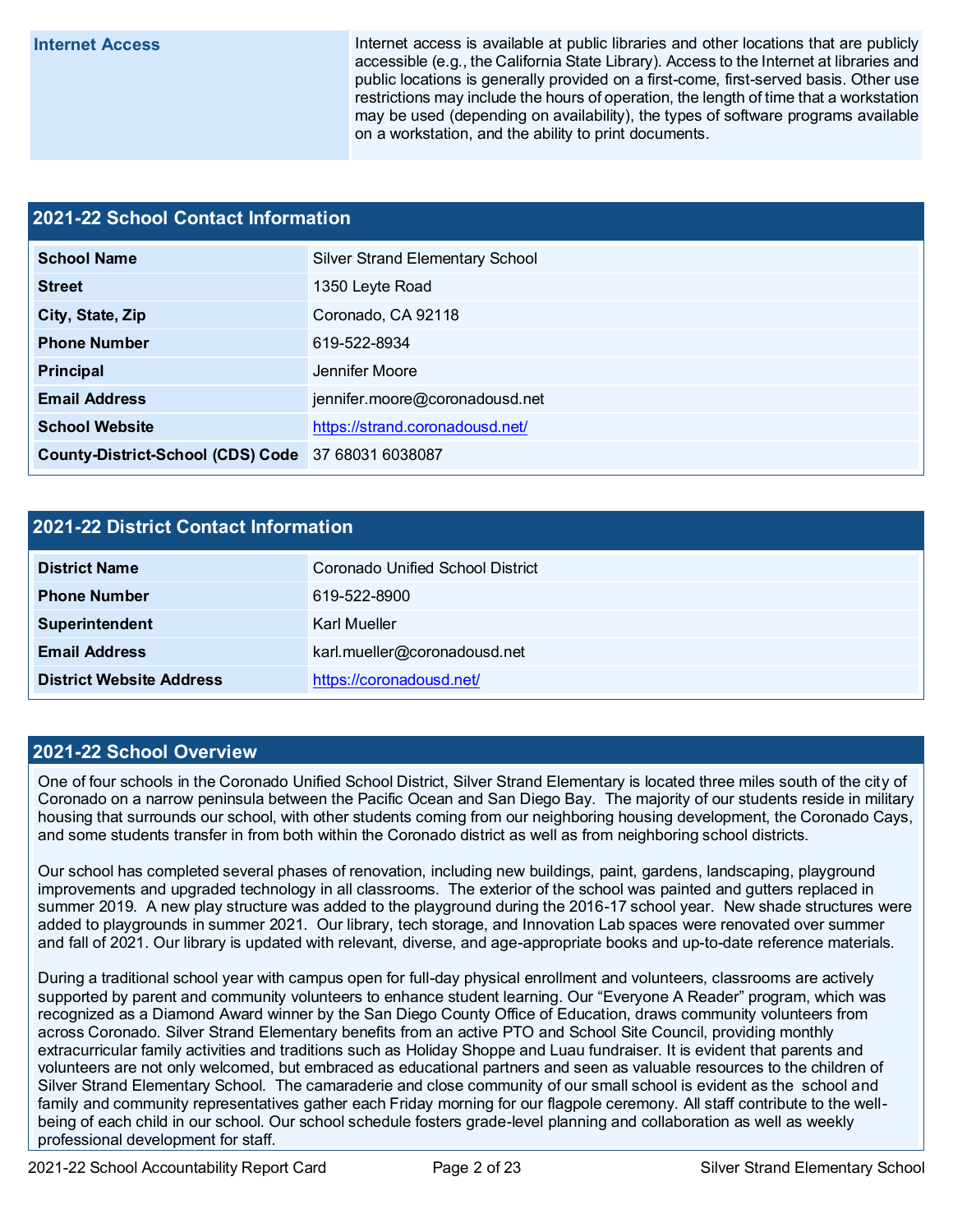Our instructional focus is guided by our single plan for student achievement goal areas. Instructional programs are supported in part through cooperative funding between our PTO and CSF (Coronado Schools Foundation) and allow all K-5 students to have weekly VAPA (Visual and Performing Arts) and science "Innovation Lab" instruction. Students in upper grades have the opportunity to participate in both choral instruction and musical instrument instruction via our school choir and band programs. A Positive Behavioral Interventions and Support model has also been implemented at Silver Strand, and we are continuing a process of developing multi-tiered systems of support. Our community agreements are based on "We are safe with our words and actions; we respect one another and our environment; and we are responsible for our learning and goals." Community agreements are reinforced in expectations assemblies at the beginning of the year, through Harmony curriculum and activities such as Morning Meet-Up and Buddy Ups and at our weekly Friday Flagpole assemblies. A grant through National University funds not only curriculum for Harmony social-emotional learning, but provides material support for our development of multitiered systems of support.

We are pleased to have Department of Defense grants that, in addition to other resources, provide extended small-group instruction for students in reading and math through our ASE (Academic Support and Enrichment) Program.

We have a number of after-school programs and partnerships that focus support on our military families and students. These include Operation BIGs (emotional mentoring), our student-run Anchored4Life Club, and services provided by our School Liaison Officer and MFLC (Military Family Life Consultant).

In order to meet the needs of our youngest learners, we provide a state funded preschool for up to 24 three and four year old children in the morning and afternoon. Parent education, classroom volunteering, and articulation with our kindergarten teachers are integral to our preschool program. Our preschool is a Quality Preschool Initiative program.

# **About this School**

| 2020-21 Student Enrollment by Grade Level |                           |  |  |  |  |
|-------------------------------------------|---------------------------|--|--|--|--|
| <b>Grade Level</b>                        | <b>Number of Students</b> |  |  |  |  |
| Kindergarten                              | 41                        |  |  |  |  |
| Grade 1                                   | 49                        |  |  |  |  |
| <b>Grade 2</b>                            | 54                        |  |  |  |  |
| Grade 3                                   | 49                        |  |  |  |  |
| Grade 4                                   | 53                        |  |  |  |  |
| Grade 5                                   | 38                        |  |  |  |  |
| <b>Total Enrollment</b>                   | 284                       |  |  |  |  |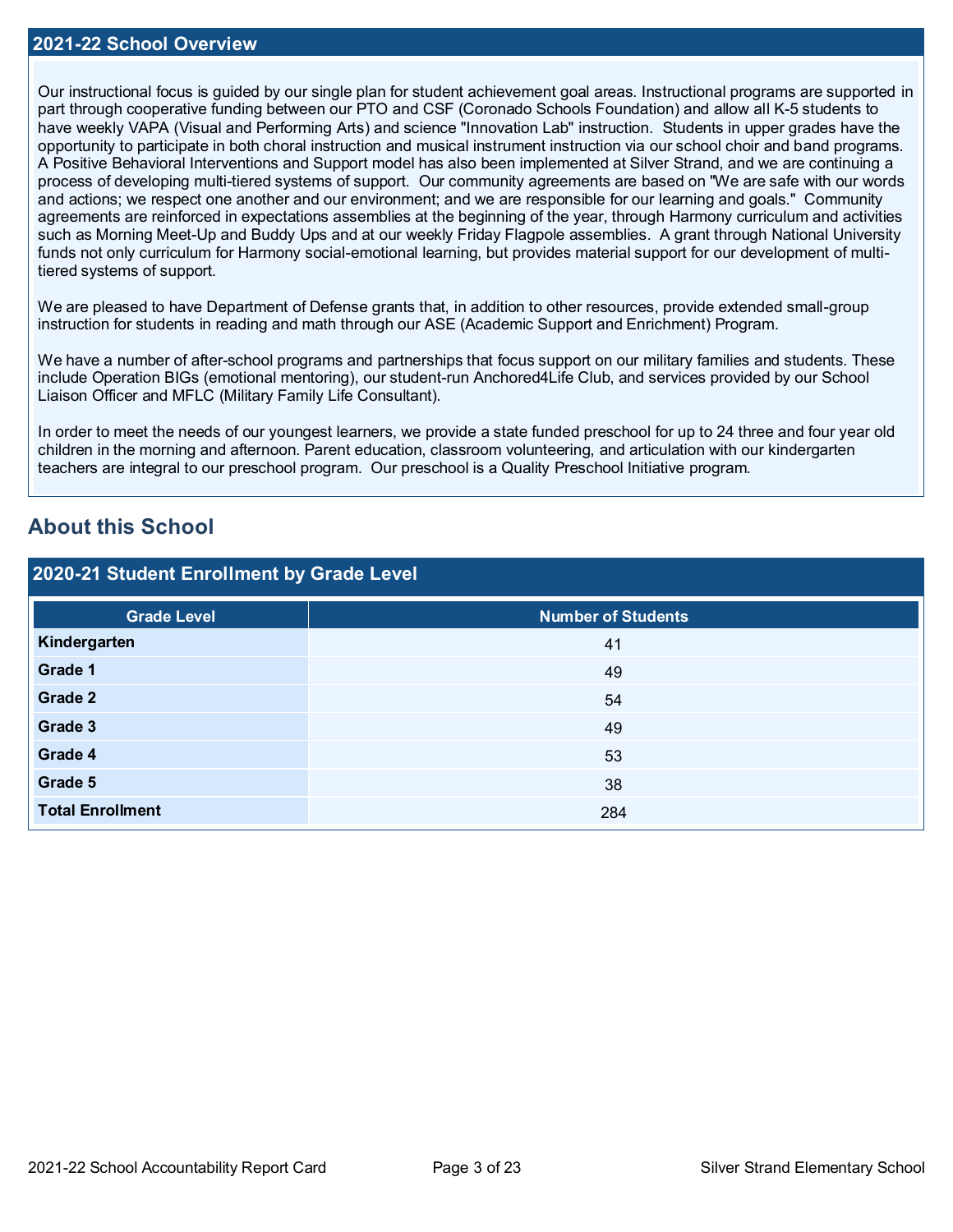### **2020-21 Student Enrollment by Student Group**

| <b>Student Group</b>                   | <b>Percent of Total Enrollment</b> |
|----------------------------------------|------------------------------------|
| American Indian or Alaska Native       | 0.7                                |
| <b>Asian</b>                           | 1.4                                |
| <b>Black or African American</b>       | 1.8                                |
| <b>Filipino</b>                        | 2.1                                |
| <b>Hispanic or Latino</b>              | 25                                 |
| Native Hawaiian or Pacific Islander    | 0.7                                |
| <b>Two or More Races</b>               | 10.2                               |
| <b>White</b>                           | 52.5                               |
| <b>English Learners</b>                | 3.5                                |
| <b>Socioeconomically Disadvantaged</b> | 17.3                               |
| <b>Students with Disabilities</b>      | 13                                 |

# **A. Conditions of Learning State Priority: Basic**

The SARC provides the following information relevant to the State priority: Basic (Priority 1):

- Degree to which teachers are appropriately assigned and fully credentialed in the subject area and for the pupils they are teaching;
- Pupils have access to standards-aligned instructional materials; and
- School facilities are maintained in good repair

Note: For more information refer to the Updated Teacher Equity Definitions web page at<https://www.cde.ca.gov/pd/ee/teacherequitydefinitions.asp>

### **2019-20 Teacher Preparation and Placement**

| <b>Authorization/Assignment</b>                                                                 | 2019-20 |
|-------------------------------------------------------------------------------------------------|---------|
| Fully (Preliminary or Clear) Credentialed for Subject and Student Placement (properly assigned) |         |
| <b>Intern Credential Holders Properly Assigned</b>                                              |         |
| Teachers Without Credentials and Misassignments ("ineffective" under ESSA)                      |         |
| Credentialed Teachers Assigned Out-of-Field ("out-of-field" under ESSA)                         |         |
| <b>Unknown</b>                                                                                  |         |
| <b>Total Teaching Positions</b>                                                                 |         |

Note: The data in this table is based on Full Time Equivalent (FTE) status. One FTE equals one staff member working full time; one FTE could also represent two staff members who each work 50 percent of full time. Additionally, an assignment is defined as a position that an educator is assigned to based on setting, subject, and grade level. An authorization is defined as the services that an educator is authorized to provide to students.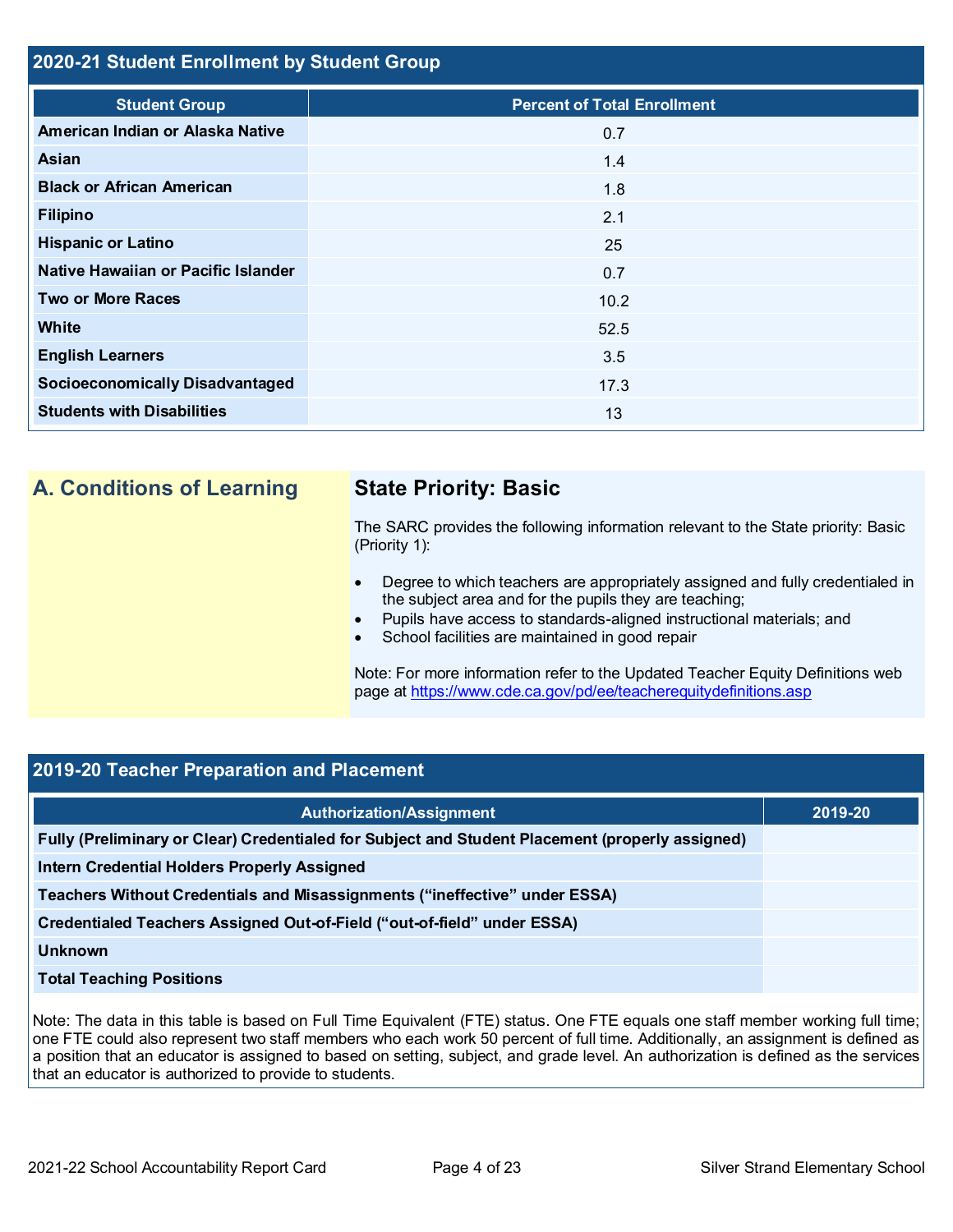## **2019-20 Teachers Without Credentials and Misassignments (considered "ineffective" under ESSA)**

| <b>Authorization/Assignment</b>                              | 2019-20 |
|--------------------------------------------------------------|---------|
| <b>Permits and Waivers</b>                                   |         |
| <b>Misassignments</b>                                        |         |
| <b>Vacant Positions</b>                                      |         |
| <b>Total Teachers Without Credentials and Misassignments</b> |         |

# **2019-20 Credentialed Teachers Assigned Out-of-Field (considered "out-of-field" under ESSA)**

| <b>Indicator</b>                                       | 2019-20 |
|--------------------------------------------------------|---------|
| Credentialed Teachers Authorized on a Permit or Waiver |         |
| <b>Local Assignment Options</b>                        |         |
| <b>Total Out-of-Field Teachers</b>                     |         |

| 2019-20 Class Assignments |  |  |
|---------------------------|--|--|
|---------------------------|--|--|

| Indicator                                                                                                                                           | 2019-20 |
|-----------------------------------------------------------------------------------------------------------------------------------------------------|---------|
| <b>Misassignments for English Learners</b><br>(a percentage of all the classes with English learners taught by teachers that are misassigned)       |         |
| No credential, permit or authorization to teach<br>(a percentage of all the classes taught by teachers with no record of an authorization to teach) |         |

# **2021-22 Quality, Currency, Availability of Textbooks and Other Instructional Materials**

**Year and month in which the data were collected** November 2021

| <b>Subject</b>               | Textbooks and Other Instructional Materials/year of<br><b>Adoption</b>                                                                                                                                                                                                                                                                                                                                                                                                                                                                                                                                                                                                                                                         | <b>From</b><br><b>Most</b><br><b>Recent</b><br><b>Adoption</b> | <b>Percent</b><br><b>Students</b><br><b>Lacking Own</b><br><b>Assigned</b><br>Copy |
|------------------------------|--------------------------------------------------------------------------------------------------------------------------------------------------------------------------------------------------------------------------------------------------------------------------------------------------------------------------------------------------------------------------------------------------------------------------------------------------------------------------------------------------------------------------------------------------------------------------------------------------------------------------------------------------------------------------------------------------------------------------------|----------------------------------------------------------------|------------------------------------------------------------------------------------|
| <b>Reading/Language Arts</b> | Benchmark Advance, Benchmark Education Co., LLC, 2018<br>Wilson Reading Intervention Curriculum<br>Teaching Writing in Kindergarten, Scholastic, 2008, Randee<br>Bergen (Writing), (TK)<br>Handwriting Without Tears, 2012 (Grades K-2 & Grades 3-5<br>for Intervention/Special Education)<br>Making Meaning, Center for Collaborative Teaching (TK)<br>Lucy Calkins Units of Study for Writing, Heinemann, 2013<br>Read Well 3, Cambium Voyager, 2009 (Intervention/Special<br>Education, Grades 3-5)<br>Language! Live, Voyager Sporis, 2016 (Special Education,<br>Grades 4-5)<br>Fountas & Pinnell Leveled Literacy Intervention (LLI) (Grades<br>$K-2)$<br>Raz Kids (Grades K-2)<br>Teacher created and curated materials | <b>Yes</b>                                                     | 0                                                                                  |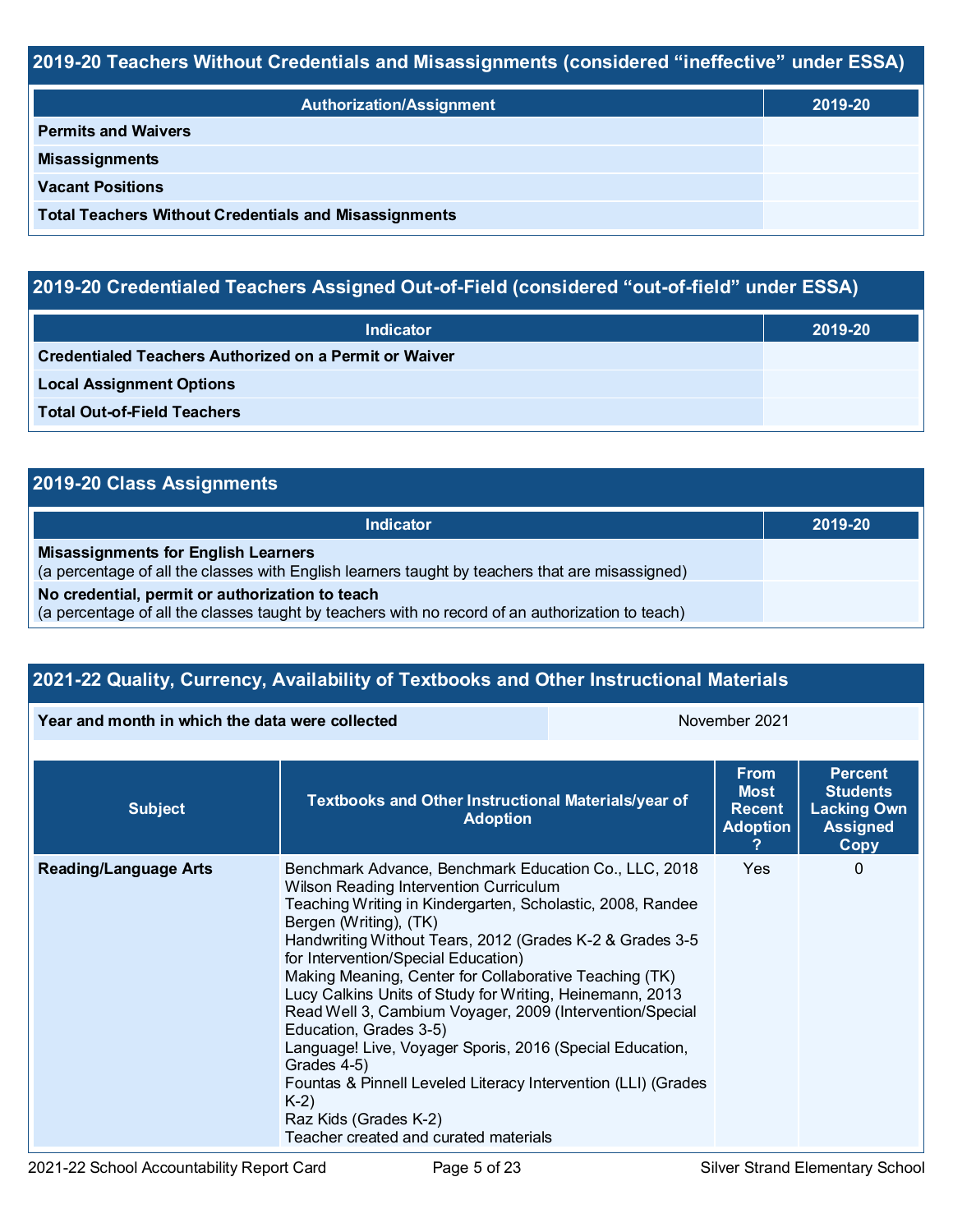| <b>Mathematics</b>                | Bridges in Mathematics, Math Learning Center, 2nd Edition<br><b>ILX Learning</b><br>ALEKS (Grades 3-5)<br>Sumdog<br><b>CUSD Mathematics Curriculum Map with Open Educational</b><br>Resources and teacher created/curated materials                 | Yes.       | $\Omega$ |
|-----------------------------------|-----------------------------------------------------------------------------------------------------------------------------------------------------------------------------------------------------------------------------------------------------|------------|----------|
| <b>Science</b>                    | NGSS Foss Next Generation, Delta Education, 2016<br>Project Lead the Way, Launch Program<br><b>Discovery Education</b><br>Mystery Science (Asynchronous Lessons for Science) -<br>iAcademy only                                                     | <b>Yes</b> | 0        |
| <b>History-Social Science</b>     | History Social Science for California, Scott Foresman-<br>Addison Wesley, 2006<br>Coronado Historical Association Local History Curriculum<br>(Grade 3)<br>Biztown, Junior Achievement (Grade 5)<br>Various local historical resources (Grades 3-5) | No.        | $\Omega$ |
| <b>Health</b>                     | Human Growth and Development lessons/video (Grade 5)<br>Teacher created health lessons                                                                                                                                                              |            |          |
| <b>Visual and Performing Arts</b> | VAPA Standards through VAPA Specials<br>DoDEA Arts 4 Learning Repository<br>Teacher created and curated materials                                                                                                                                   |            |          |

## **School Facility Conditions and Planned Improvements**

Classroom space at Silver Strand Elementary School is adequate to support our school's current enrollment. The District maintains a planned program, which ensures routine maintenance functions are performed on a scheduled basis. Silver Strand's custodial staff performs basic cleaning operations daily.

### **Year and month of the most recent FIT report** *CONDER 1999 <b>7/26/2021*

**System Inspected Rate Good Rate Rate Fair Poor Repair Needed and Action Taken or Planned Systems:** Gas Leaks, Mechanical/HVAC, Sewer X **Interior:** Interior Surfaces X **Cleanliness:** Overall Cleanliness, Pest/Vermin Infestation X **Electrical** X **Restrooms/Fountains:** Restrooms, Sinks/ Fountains X 100 Building Girls Restroom: D-#8 Repair/Replace hand dryer Workroom: D- #9 Repair/replace faucet & sink **Safety:** Fire Safety, Hazardous Materials X **Structural:** Structural Damage, Roofs X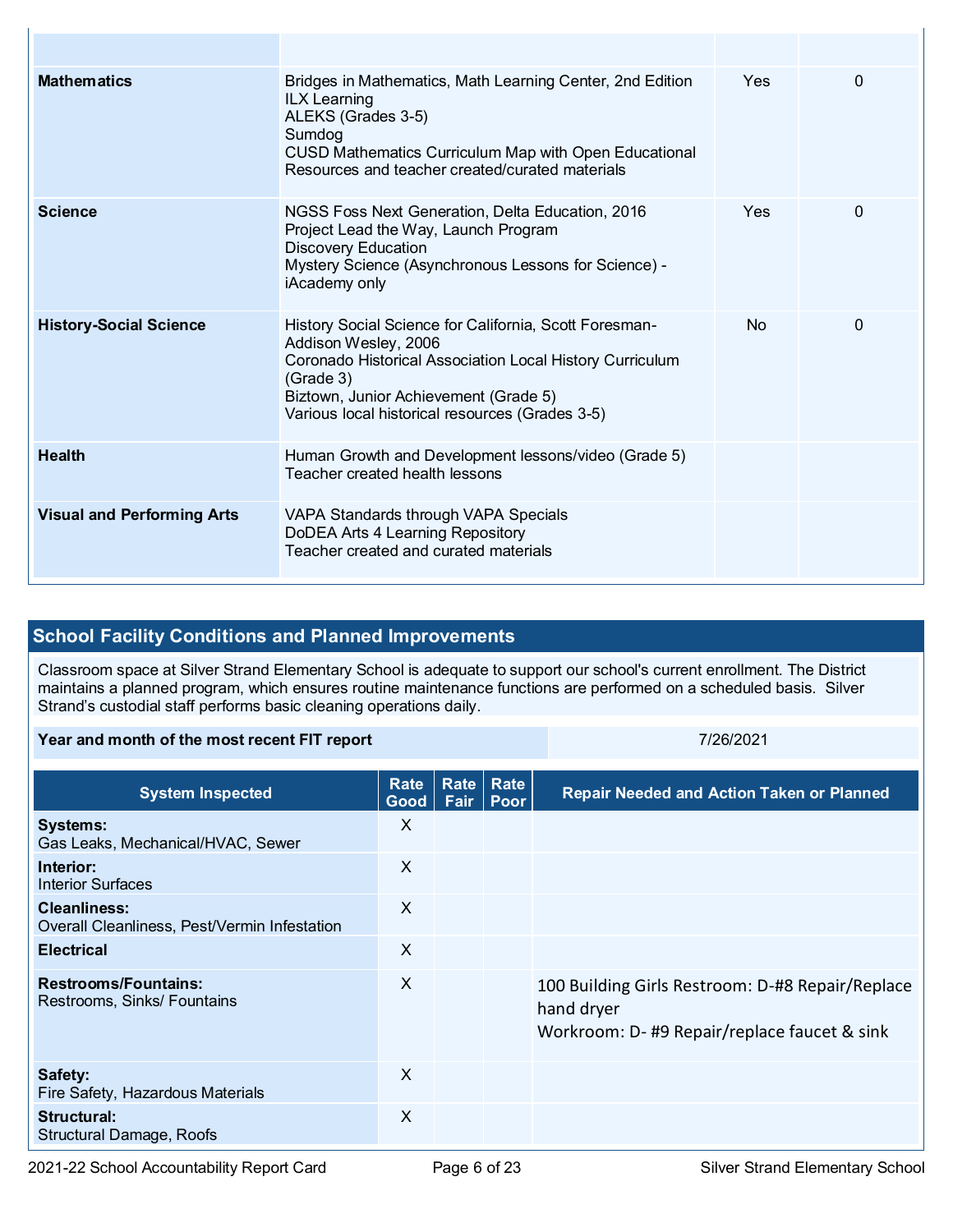| <b>School Facility Conditions and Planned Improvements</b>                    |  |  |  |  |  |  |  |  |  |
|-------------------------------------------------------------------------------|--|--|--|--|--|--|--|--|--|
| <b>External:</b><br>Playground/School Grounds, Windows/<br>Doors/Gates/Fences |  |  |  |  |  |  |  |  |  |

| <b>Overall Facility Rate</b> |      |             |      |  |  |  |  |  |
|------------------------------|------|-------------|------|--|--|--|--|--|
| <b>Exemplary</b>             | Good | <b>Fair</b> | Poor |  |  |  |  |  |
|                              |      |             |      |  |  |  |  |  |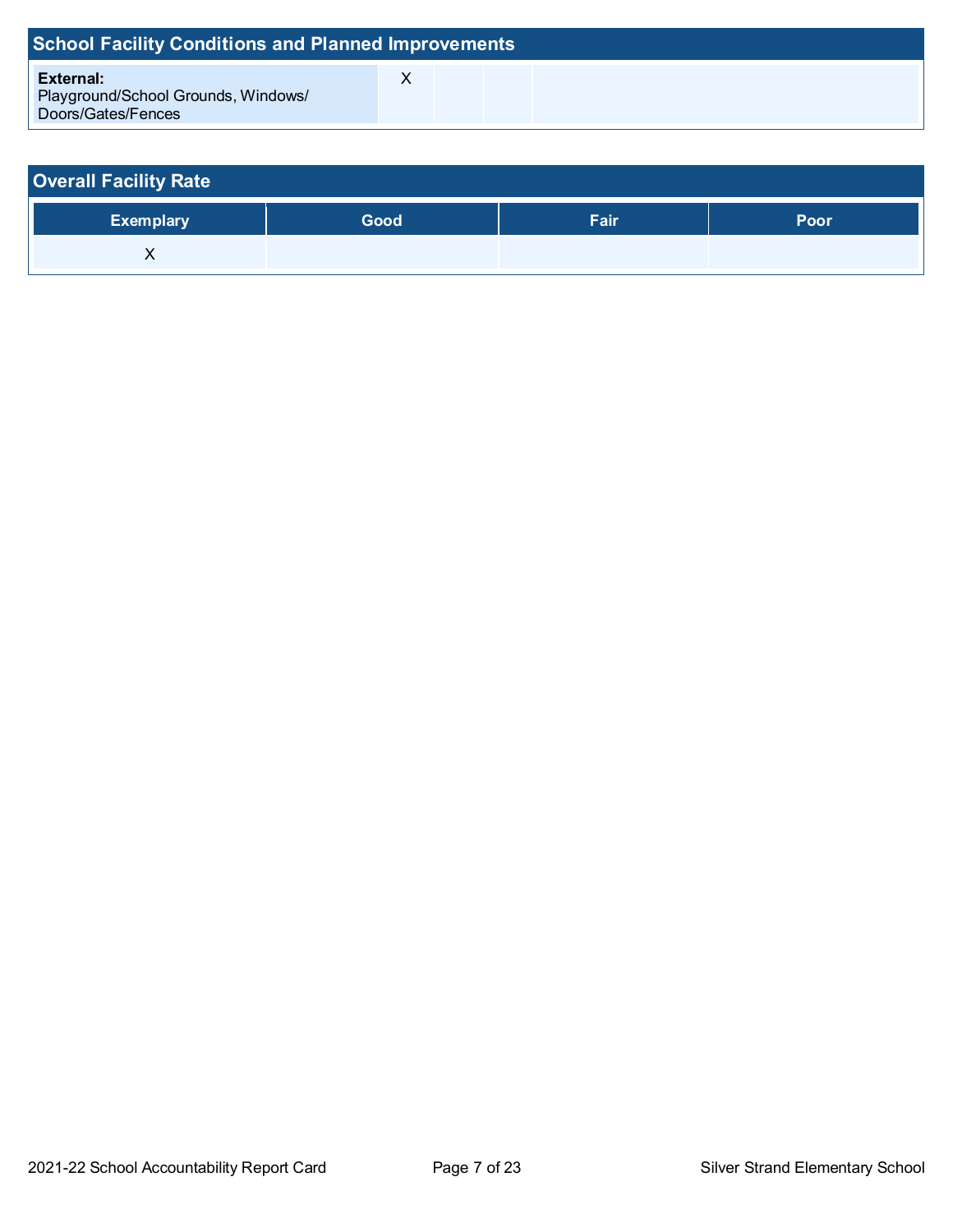# **B. Pupil Outcomes State Priority: Pupil Achievement**

The SARC provides the following information relevant to the State priority: Pupil Achievement (Priority 4):

### **Statewide Assessments**

(i.e., California Assessment of Student Performance and Progress [CAASPP] System includes the Smarter Balanced Summative Assessments for students in the general education population and the California Alternate Assessments [CAAs] for English language arts/literacy [ELA] and mathematics given in grades three through eight and grade eleven. Only eligible students may participate in the administration of the CAAs. CAAs items are aligned with alternate achievement standards, which are linked with the Common Core State Standards [CCSS] for students with the most significant cognitive disabilities).

The CAASPP System encompasses the following assessments and student participation requirements:

- 1. **Smarter Balanced Summative Assessments and CAAs for ELA** in grades three through eight and grade eleven.
- 2. **Smarter Balanced Summative Assessments and CAAs for mathematics** in grades three through eight and grade eleven.
- 3. **California Science Test (CAST) and CAAs for Science** in grades five, eight, and once in high school (i.e., grade ten, eleven, or twelve).

### **SARC Reporting in the 2020-2021 School Year Only**

Where the most viable option, LEAs were required to administer the statewide summative assessment in ELA and mathematics. Where a statewide summative assessment was not the most viable option for the LEA (or for one or more gradelevel[s] within the LEA) due to the pandemic, LEAs were allowed to report results from a different assessment that met the criteria established by the State Board of Education (SBE) on March 16, 2021. The assessments were required to be:

- Aligned with CA CCSS for ELA and mathematics;
- Available to students in grades 3 through 8, and grade 11; and
- Uniformly administered across a grade, grade span, school, or district to all eligible students.

### **Options**

Note that the CAAs could only be administered in-person following health and safety requirements. If it was not viable for the LEA to administer the CAAs in person with health and safety guidelines in place, the LEA was directed to not administer the tests. There were no other assessment options available for the CAAs. Schools administered the Smarter Balanced Summative Assessments for ELA and mathematics, other assessments that meet the SBE criteria, or a combination of both, and they could only choose one of the following:

- Smarter Balanced ELA and mathematics summative assessments;
- Other assessments meeting the SBE criteria; or
- Combination of Smarter Balanced ELA and mathematics summative assessments and other assessments.

The percentage of students who have successfully completed courses that satisfy the requirements for entrance to the University of California and the California State University, or career technical education sequences or programs of study.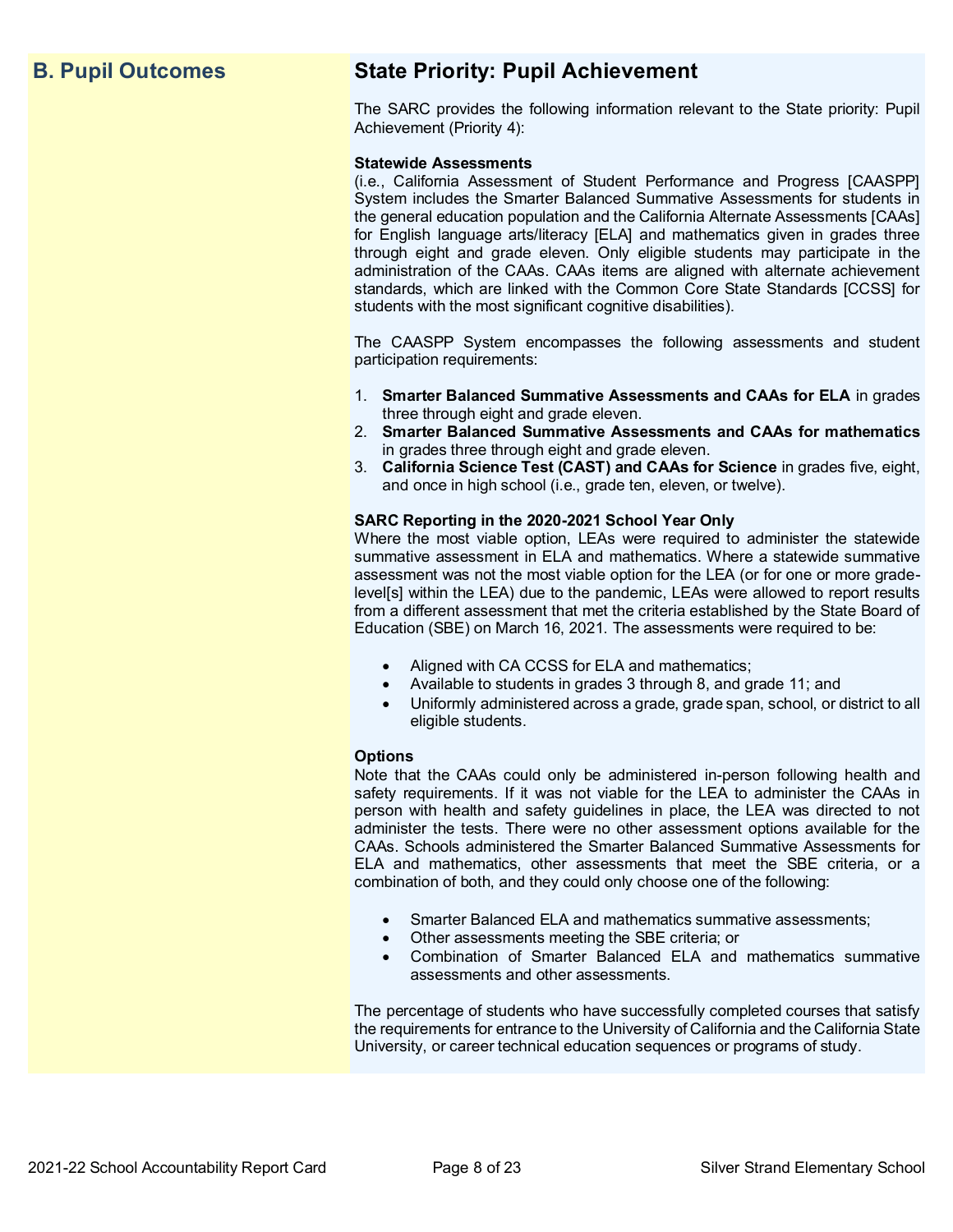### **Percentage of Students Meeting or Exceeding the State Standard on CAASPP**

This table displays CAASPP test results in ELA and mathematics for all students grades three through eight and grade eleven taking and completing a state-administered assessment.

The 2019-2020 data cells with N/A values indicate that the 2019-2020 data are not available due to the COVID-19 pandemic and resulting summative test suspension. The Executive Order N-30-20 was issued which waived the assessment, accountability, and reporting requirements for the 2019-2020 school year.

The 2020-2021 data cells have N/A values because these data are not comparable to other year data due to the COVID-19 pandemic during the 2020-2021 school year. Where the CAASPP assessments in ELA and/or mathematics is not the most viable option, the LEAs were allowed to administer local assessments. Therefore, the 2020-2021 data between school years for the school, district, state are not an accurate comparison. As such, it is inappropriate to compare results of the 2020-2021 school year to other school years.

| <b>Subject</b>                                                       | <b>School</b><br>2019-20 | <b>School</b><br>2020-21 | <b>District</b><br>2019-20 | <b>District</b><br>2020-21 | <b>State</b><br>2019-20 | State <sup>1</sup><br>2020-21 |
|----------------------------------------------------------------------|--------------------------|--------------------------|----------------------------|----------------------------|-------------------------|-------------------------------|
| <b>English Language Arts/Literacy</b><br>$\left($ grades 3-8 and 11) | N/A                      | N/A                      | N/A                        | N/A                        | N/A                     | N/A                           |
| <b>Mathematics</b><br>$\left($ grades 3-8 and 11)                    | N/A                      | N/A                      | N/A                        | N/A                        | N/A                     | N/A                           |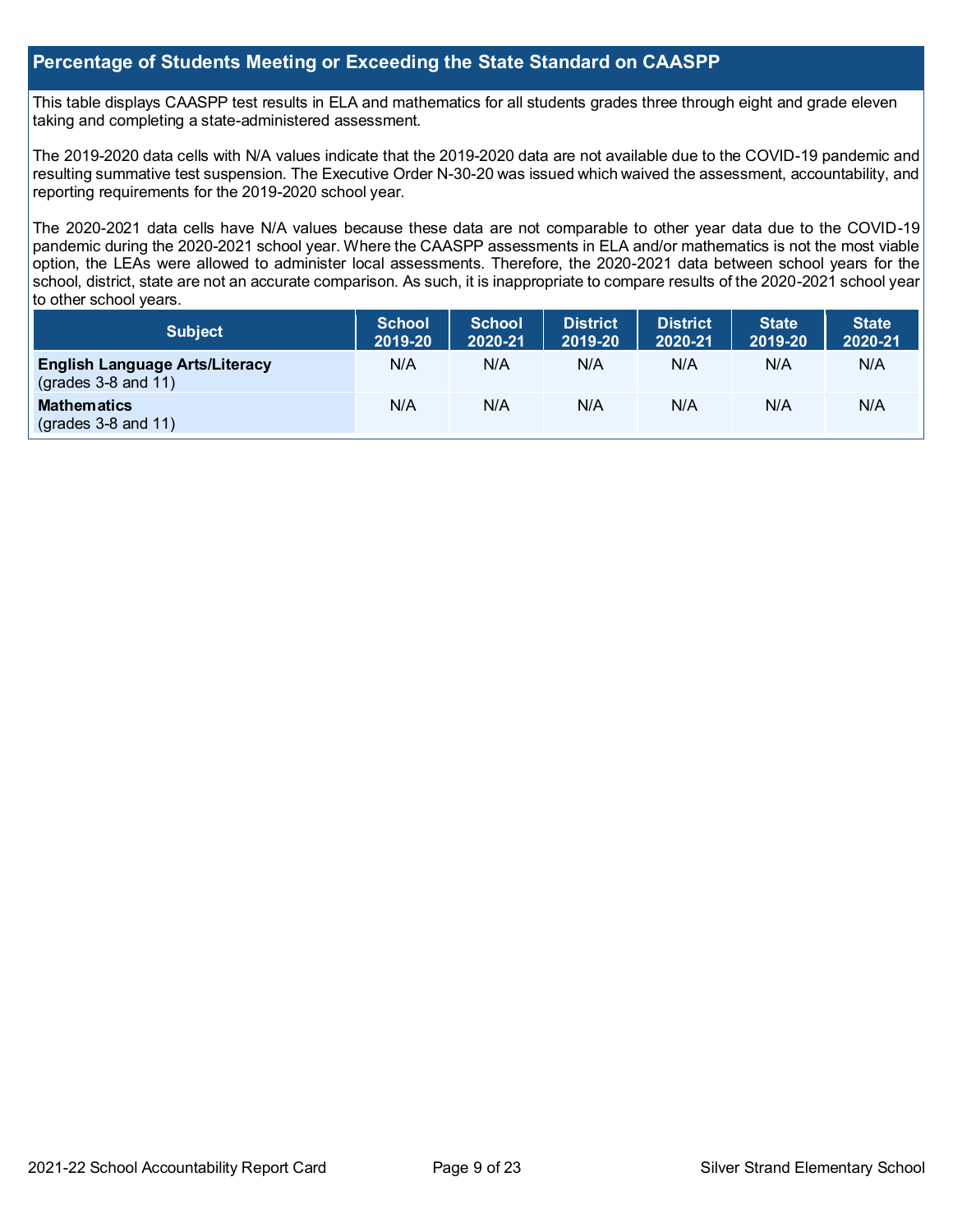## **2020-21 CAASPP Test Results in ELA by Student Group**

This table displays CAASPP test results in ELA by student group for students grades three through eight and grade eleven taking and completing a state-administered assessment. The CDE will populate this table for schools in cases where the school administered the CAASPP assessment. In cases where the school administered a local assessment instead of CAASPP, the CDE will populate this table with "NT" values, meaning this school did not test students using the CAASPP. See the local assessment(s) table for more information.

| <b>CAASPP</b><br><b>Student Groups</b>               | <b>CAASPP</b><br><b>Total</b><br><b>Enrollment</b> | <b>CAASPP</b><br><b>Number</b><br><b>Tested</b> | <b>CAASPP</b><br><b>Percent</b><br><b>Tested</b> | <b>CAASPP</b><br><b>Percent</b><br><b>Not Tested</b> | <b>CAASPP</b><br><b>Percent</b><br>Met or<br><b>Exceeded</b> |
|------------------------------------------------------|----------------------------------------------------|-------------------------------------------------|--------------------------------------------------|------------------------------------------------------|--------------------------------------------------------------|
| <b>All Students</b>                                  | 136                                                | 126                                             | 92.65                                            | 7.35                                                 | 73.81                                                        |
| Female                                               | 63                                                 | 57                                              | 90.48                                            | 9.52                                                 | 75.44                                                        |
| <b>Male</b>                                          | 73                                                 | 69                                              | 94.52                                            | 5.48                                                 | 72.46                                                        |
| American Indian or Alaska Native                     | $\mathbf 0$                                        | $\pmb{0}$                                       | $\mathbf 0$                                      | $\mathbf 0$                                          | $\mathbf 0$                                                  |
| <b>Asian</b>                                         | $\mathbf{0}$                                       | $\mathbf 0$                                     | $\mathbf{0}$                                     | $\Omega$                                             | $\mathbf{0}$                                                 |
| <b>Black or African American</b>                     |                                                    | $\qquad \qquad \qquad \qquad$                   | --                                               | $\overline{\phantom{a}}$                             | $\qquad \qquad \qquad \qquad$                                |
| <b>Filipino</b>                                      | $-$                                                | $\overline{a}$                                  |                                                  | --                                                   | --                                                           |
| <b>Hispanic or Latino</b>                            | 36                                                 | 35                                              | 97.22                                            | 2.78                                                 | 68.57                                                        |
| Native Hawaiian or Pacific Islander                  | $\overline{\phantom{m}}$                           | $\overline{\phantom{a}}$                        | --                                               | $\qquad \qquad \blacksquare$                         | $\qquad \qquad \qquad \qquad$                                |
| <b>Two or More Races</b>                             | 24                                                 | 19                                              | 79.17                                            | 20.83                                                | 73.68                                                        |
| <b>White</b>                                         | 68                                                 | 64                                              | 94.12                                            | 5.88                                                 | 75                                                           |
| <b>English Learners</b>                              | $\overline{\phantom{m}}$                           | $\overline{\phantom{a}}$                        | --                                               | $\mathbf{m}$                                         | $\qquad \qquad \qquad \qquad$                                |
| <b>Foster Youth</b>                                  | $\mathbf{0}$                                       | $\mathbf 0$                                     | $\mathbf{0}$                                     | $\mathbf{0}$                                         | $\mathbf 0$                                                  |
| <b>Homeless</b>                                      | $\Omega$                                           | $\mathbf 0$                                     | $\mathbf 0$                                      | 0                                                    | $\mathbf 0$                                                  |
| <b>Military</b>                                      | 110                                                | 100                                             | 90.91                                            | 9.09                                                 | 73                                                           |
| <b>Socioeconomically Disadvantaged</b>               | 18                                                 | 18                                              | 100                                              | $\Omega$                                             | 72.22                                                        |
| <b>Students Receiving Migrant Education Services</b> | $\mathbf 0$                                        | $\mathbf 0$                                     | $\mathbf 0$                                      | $\mathbf 0$                                          | $\mathbf 0$                                                  |
| <b>Students with Disabilities</b>                    | 21                                                 | 21                                              | 100                                              | $\mathbf 0$                                          | 23.81                                                        |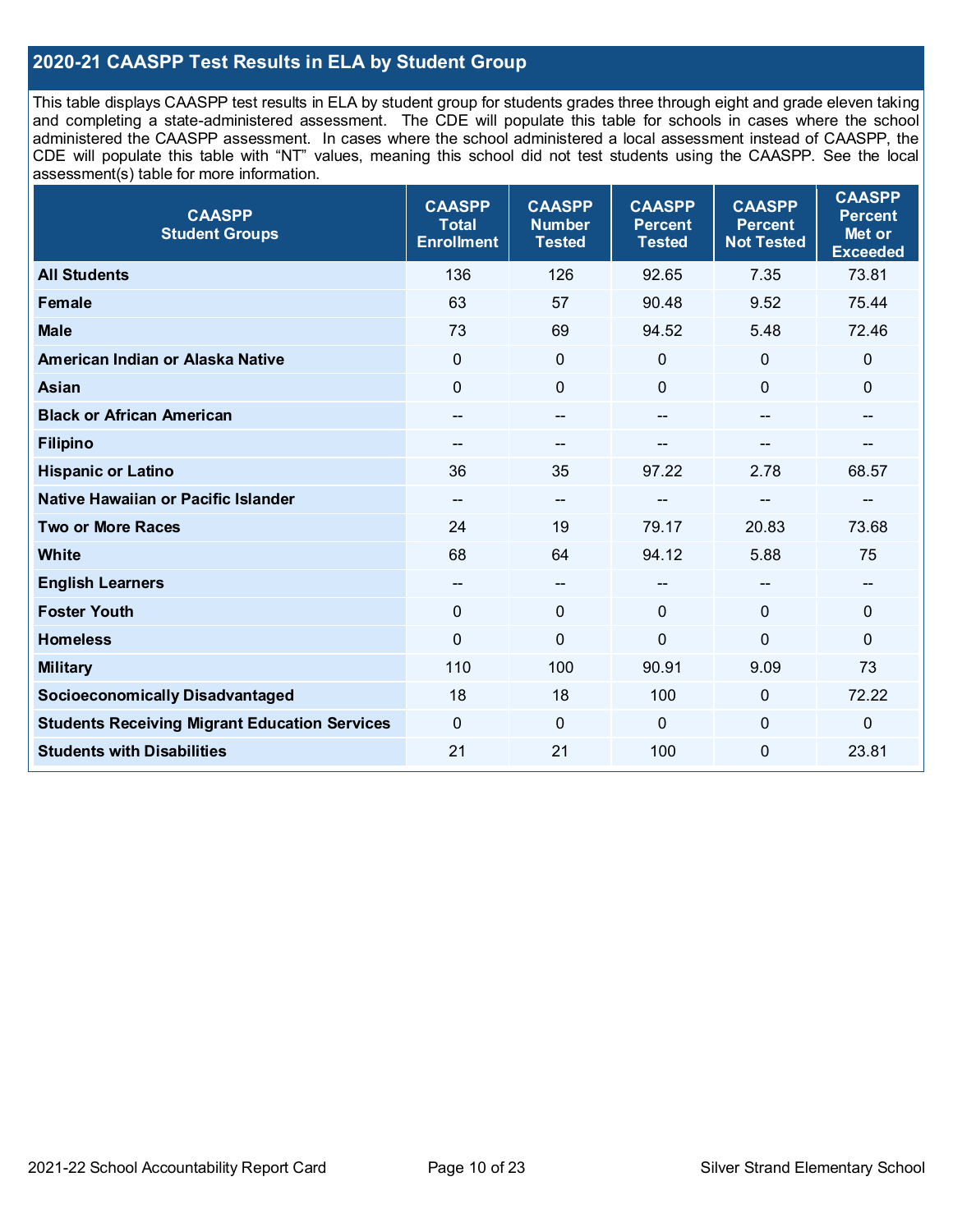## **2020-21 CAASPP Test Results in Math by Student Group**

This table displays CAASPP test results in Math by student group for students grades three through eight and grade eleven taking and completing a state-administered assessment. The CDE will populate this table for schools in cases where the school administered the CAASPP assessment. In cases where the school administered a local assessment instead of CAASPP, the CDE will populate this table with "NT" values, meaning this school did not test students using the CAASPP. See the local assessment(s) table for more information.

| <b>CAASPP</b><br><b>Student Groups</b>               | <b>CAASPP</b><br><b>Total</b><br><b>Enrollment</b> | <b>CAASPP</b><br><b>Number</b><br><b>Tested</b> | <b>CAASPP</b><br><b>Percent</b><br><b>Tested</b> | <b>CAASPP</b><br><b>Percent</b><br><b>Not Tested</b> | <b>CAASPP</b><br><b>Percent</b><br>Met or<br><b>Exceeded</b> |
|------------------------------------------------------|----------------------------------------------------|-------------------------------------------------|--------------------------------------------------|------------------------------------------------------|--------------------------------------------------------------|
| <b>All Students</b>                                  | 136                                                | 126                                             | 92.65                                            | 7.35                                                 | 70.63                                                        |
| <b>Female</b>                                        | 63                                                 | 57                                              | 90.48                                            | 9.52                                                 | 71.93                                                        |
| <b>Male</b>                                          | 73                                                 | 69                                              | 94.52                                            | 5.48                                                 | 69.57                                                        |
| American Indian or Alaska Native                     | $\mathbf 0$                                        | $\mathbf 0$                                     | $\mathbf 0$                                      | 0                                                    | $\mathbf 0$                                                  |
| <b>Asian</b>                                         | $\mathbf 0$                                        | 0                                               | $\mathbf 0$                                      | 0                                                    | $\mathbf 0$                                                  |
| <b>Black or African American</b>                     | --                                                 | $-$                                             | $\qquad \qquad \blacksquare$                     | $-$                                                  | $\qquad \qquad \blacksquare$                                 |
| <b>Filipino</b>                                      |                                                    | --                                              |                                                  |                                                      |                                                              |
| <b>Hispanic or Latino</b>                            | 36                                                 | 35                                              | 97.22                                            | 2.78                                                 | 71.43                                                        |
| Native Hawaiian or Pacific Islander                  | --                                                 | --                                              | --                                               | --                                                   | $\qquad \qquad \qquad \qquad$                                |
| <b>Two or More Races</b>                             | 24                                                 | 19                                              | 79.17                                            | 20.83                                                | 68.42                                                        |
| <b>White</b>                                         | 68                                                 | 64                                              | 94.12                                            | 5.88                                                 | 73.44                                                        |
| <b>English Learners</b>                              |                                                    | $-$                                             | $\overline{\phantom{a}}$                         |                                                      | $\qquad \qquad \blacksquare$                                 |
| <b>Foster Youth</b>                                  | $\mathbf{0}$                                       | 0                                               | $\Omega$                                         | $\mathbf 0$                                          | $\mathbf 0$                                                  |
| <b>Homeless</b>                                      | $\mathbf 0$                                        | $\mathbf 0$                                     | $\mathbf 0$                                      | 0                                                    | $\mathbf 0$                                                  |
| <b>Military</b>                                      | 110                                                | 100                                             | 90.91                                            | 9.09                                                 | 73.00                                                        |
| <b>Socioeconomically Disadvantaged</b>               | 18                                                 | 18                                              | 100.00                                           | 0.00                                                 | 66.67                                                        |
| <b>Students Receiving Migrant Education Services</b> | 0                                                  | $\mathbf 0$                                     | $\mathbf 0$                                      | 0                                                    | $\mathbf 0$                                                  |
| <b>Students with Disabilities</b>                    | 21                                                 | 21                                              | 100.00                                           | 0.00                                                 | 14.29                                                        |

### **2020-21 Local Assessment Test Results in ELA by Student Group**

This table displays Local Assessment test results in ELA by student group for students grades three through eight and grade eleven. LEAs/schools will populate this table for schools in cases where the school administered a local assessment. In cases where the school administered the CAASPP assessment, LEAs/schools will populate this table with "N/A" values in all cells, meaning this table is Not Applicable for this school.

| N/A<br><b>Student Groups</b>     | N/A<br><b>Total</b><br><b>Enrollment</b> | N/A<br><b>Number</b><br><b>Tested</b> | N/A<br><b>Percent</b><br><b>Tested</b> | N/A<br><b>Percent</b><br><b>Not Tested</b> | N/A<br><b>Percent</b><br><b>At or Above</b><br><b>Grade Level</b> |
|----------------------------------|------------------------------------------|---------------------------------------|----------------------------------------|--------------------------------------------|-------------------------------------------------------------------|
| <b>All Students</b>              | N/A                                      | N/A                                   | N/A                                    | N/A                                        | N/A                                                               |
| Female                           | N/A                                      | N/A                                   | N/A                                    | N/A                                        | N/A                                                               |
| <b>Male</b>                      | N/A                                      | N/A                                   | N/A                                    | N/A                                        | N/A                                                               |
| American Indian or Alaska Native | N/A                                      | N/A                                   | N/A                                    | N/A                                        | N/A                                                               |
| <b>Asian</b>                     | N/A                                      | N/A                                   | N/A                                    | N/A                                        | N/A                                                               |

2021-22 School Accountability Report Card **Page 11 of 23** Silver Strand Elementary School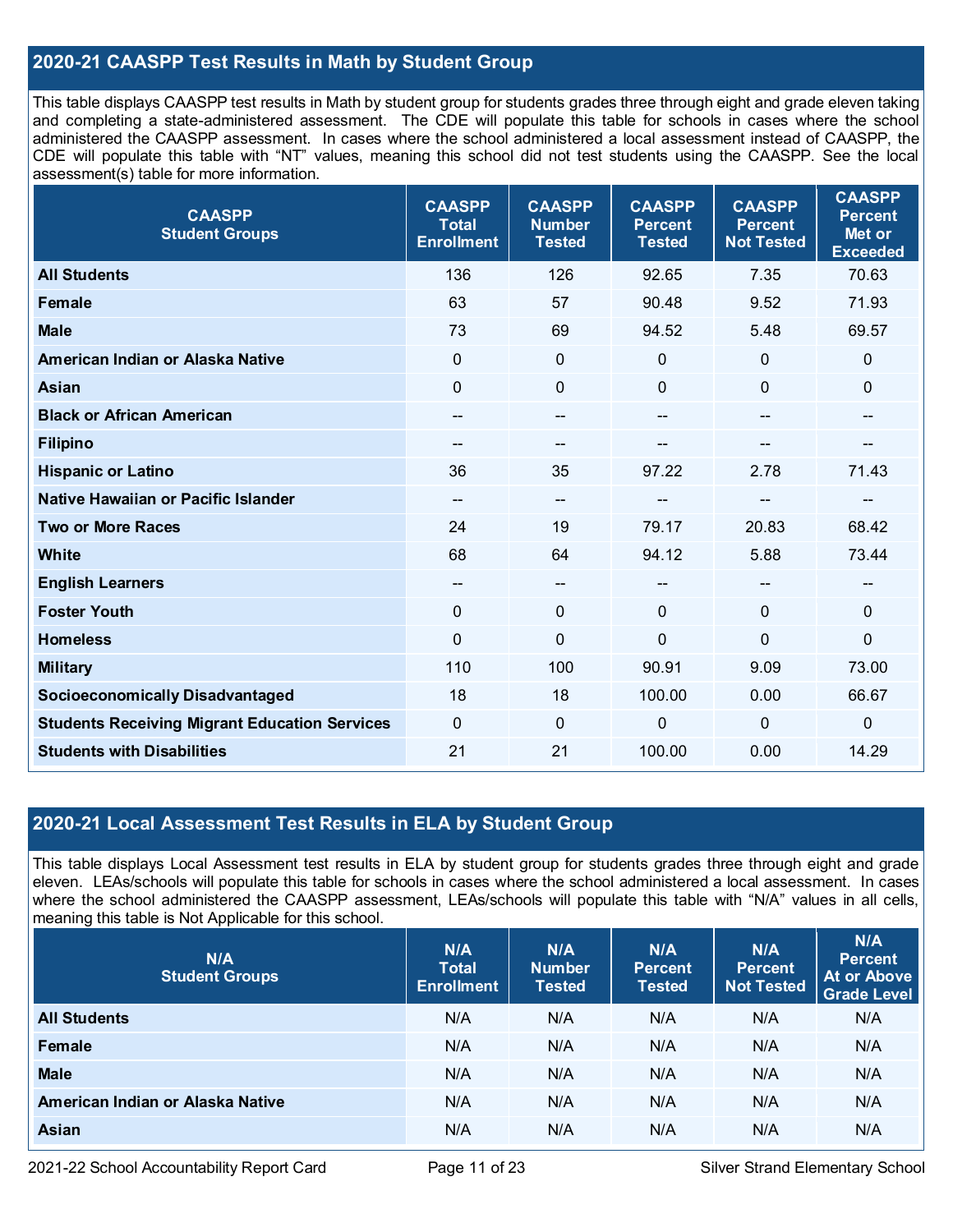| <b>Black or African American</b>                                                          | N/A | N/A | N/A | N/A | N/A |
|-------------------------------------------------------------------------------------------|-----|-----|-----|-----|-----|
| <b>Filipino</b>                                                                           | N/A | N/A | N/A | N/A | N/A |
| <b>Hispanic or Latino</b>                                                                 | N/A | N/A | N/A | N/A | N/A |
| Native Hawaiian or Pacific Islander                                                       | N/A | N/A | N/A | N/A | N/A |
| <b>Two or More Races</b>                                                                  | N/A | N/A | N/A | N/A | N/A |
| White                                                                                     | N/A | N/A | N/A | N/A | N/A |
| <b>English Learners</b>                                                                   | N/A | N/A | N/A | N/A | N/A |
| <b>Foster Youth</b>                                                                       | N/A | N/A | N/A | N/A | N/A |
| <b>Homeless</b>                                                                           | N/A | N/A | N/A | N/A | N/A |
| <b>Military</b>                                                                           | N/A | N/A | N/A | N/A | N/A |
| <b>Socioeconomically Disadvantaged</b>                                                    | N/A | N/A | N/A | N/A | N/A |
| <b>Students Receiving Migrant Education Services</b>                                      | N/A | N/A | N/A | N/A | N/A |
| <b>Students with Disabilities</b>                                                         | N/A | N/A | N/A | N/A | N/A |
| *At or above the grade-level standard in the context of the local assessment administered |     |     |     |     |     |

\*At or above the grade-level standard in the context of the local assessment administered.

# **2020-21 Local Assessment Test Results in Math by Student Group**

This table displays Local Assessment test results in Math by student group for students grades three through eight and grade eleven. LEAs/schools will populate this table for schools in cases where the school administered a local assessment. In cases where the school administered the CAASPP assessment, LEAs/schools will populate this table with "N/A" values in all cells, meaning this table is Not Applicable for this school.

| N/A<br><b>Student Groups</b>                         | N/A<br><b>Total</b><br><b>Enrollment</b> | N/A<br><b>Number</b><br><b>Tested</b> | N/A<br><b>Percent</b><br><b>Tested</b> | N/A<br><b>Percent</b><br><b>Not Tested</b> | N/A<br><b>Percent</b><br><b>At or Above</b><br><b>Grade Level</b> |
|------------------------------------------------------|------------------------------------------|---------------------------------------|----------------------------------------|--------------------------------------------|-------------------------------------------------------------------|
| <b>All Students</b>                                  | N/A                                      | N/A                                   | N/A                                    | N/A                                        | N/A                                                               |
| <b>Female</b>                                        | N/A                                      | N/A                                   | N/A                                    | N/A                                        | N/A                                                               |
| <b>Male</b>                                          | N/A                                      | N/A                                   | N/A                                    | N/A                                        | N/A                                                               |
| American Indian or Alaska Native                     | N/A                                      | N/A                                   | N/A                                    | N/A                                        | N/A                                                               |
| <b>Asian</b>                                         | N/A                                      | N/A                                   | N/A                                    | N/A                                        | N/A                                                               |
| <b>Black or African American</b>                     | N/A                                      | N/A                                   | N/A                                    | N/A                                        | N/A                                                               |
| <b>Filipino</b>                                      | N/A                                      | N/A                                   | N/A                                    | N/A                                        | N/A                                                               |
| <b>Hispanic or Latino</b>                            | N/A                                      | N/A                                   | N/A                                    | N/A                                        | N/A                                                               |
| Native Hawaiian or Pacific Islander                  | N/A                                      | N/A                                   | N/A                                    | N/A                                        | N/A                                                               |
| <b>Two or More Races</b>                             | N/A                                      | N/A                                   | N/A                                    | N/A                                        | N/A                                                               |
| <b>White</b>                                         | N/A                                      | N/A                                   | N/A                                    | N/A                                        | N/A                                                               |
| <b>English Learners</b>                              | N/A                                      | N/A                                   | N/A                                    | N/A                                        | N/A                                                               |
| <b>Foster Youth</b>                                  | N/A                                      | N/A                                   | N/A                                    | N/A                                        | N/A                                                               |
| <b>Homeless</b>                                      | N/A                                      | N/A                                   | N/A                                    | N/A                                        | N/A                                                               |
| <b>Military</b>                                      | N/A                                      | N/A                                   | N/A                                    | N/A                                        | N/A                                                               |
| <b>Socioeconomically Disadvantaged</b>               | N/A                                      | N/A                                   | N/A                                    | N/A                                        | N/A                                                               |
| <b>Students Receiving Migrant Education Services</b> | N/A                                      | N/A                                   | N/A                                    | N/A                                        | N/A                                                               |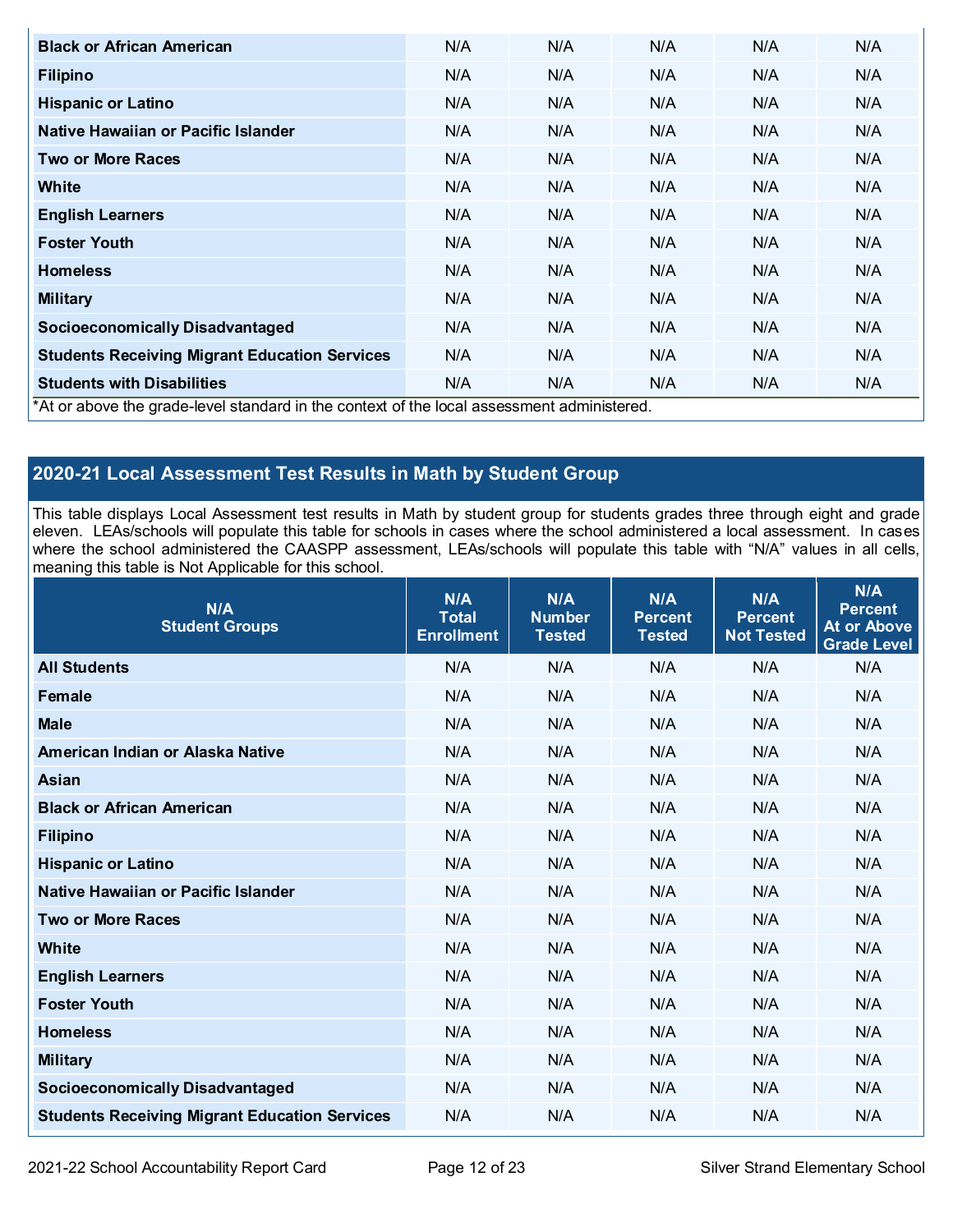| <b>Students with Disabilities</b>                                                                 | N/A | N/A | N/A | N/A | N/A |  |  |  |
|---------------------------------------------------------------------------------------------------|-----|-----|-----|-----|-----|--|--|--|
| $*$ $\wedge$ ar above the arade lovel standard in the context of the lead cosessment administered |     |     |     |     |     |  |  |  |

\*At or above the grade-level standard in the context of the local assessment administered.

### **CAASPP Test Results in Science for All Students**

This table displays the percentage of all students grades five, eight, and High School meeting or exceeding the State Standard.

The 2019-2020 data cells with N/A values indicate that the 2019-2020 data are not available due to the COVID-19 pandemic and resulting summative testing suspension. The Executive Order N-30-20 was issued which waived the assessment, accountability, and reporting requirements for the 2019-2020 school year.

For any 2020-2021 data cells with N/T values indicate that this school did not test students using the CAASPP Science.

| <b>Subject</b>                | 2019-20 | School School<br>2020-21 | <b>District</b><br>$2019-20$ | District<br>$2020-21$ | <b>State</b><br>$\blacksquare$ 2019-20 | <b>State</b><br>2020-21 |
|-------------------------------|---------|--------------------------|------------------------------|-----------------------|----------------------------------------|-------------------------|
| <b>Science</b>                | N/A     | NT                       | N/A                          | 54.35                 | N/A                                    | 28.72                   |
| (grades 5, 8 and high school) |         |                          |                              |                       |                                        |                         |

### **2020-21 CAASPP Test Results in Science by Student Group**

This table displays CAASPP test results in Science by student group for students grades five, eight, and High School. For any data cells with N/T values indicate that this school did not test students using the CAASPP Science.

| <b>Student Group</b>                                 | <b>Total</b><br><b>Enrollment</b> | <b>Number</b><br><b>Tested</b> | <b>Percent</b><br><b>Tested</b> | <b>Percent</b><br><b>Not Tested</b> | <b>Percent</b><br>Met or<br><b>Exceeded</b> |
|------------------------------------------------------|-----------------------------------|--------------------------------|---------------------------------|-------------------------------------|---------------------------------------------|
| <b>All Students</b>                                  | 38                                | <b>NT</b>                      | <b>NT</b>                       | <b>NT</b>                           | <b>NT</b>                                   |
| Female                                               | 18                                | <b>NT</b>                      | <b>NT</b>                       |                                     |                                             |
| <b>Male</b>                                          | 20                                | <b>NT</b>                      | <b>NT</b>                       |                                     |                                             |
| American Indian or Alaska Native                     | $\mathbf 0$                       | $\mathbf 0$                    | $\mathbf 0$                     | $\mathbf 0$                         | $\mathbf 0$                                 |
| <b>Asian</b>                                         | $\mathbf 0$                       | $\mathbf 0$                    | $\mathbf 0$                     | $\mathbf 0$                         | $\mathbf 0$                                 |
| <b>Black or African American</b>                     | $\overline{a}$                    | <b>NT</b>                      | <b>NT</b>                       | <b>NT</b>                           | <b>NT</b>                                   |
| <b>Filipino</b>                                      | $\mathbf 0$                       | $\mathbf 0$                    | $\mathbf{0}$                    | $\mathbf{0}$                        | $\mathbf 0$                                 |
| <b>Hispanic or Latino</b>                            | 13                                | <b>NT</b>                      | <b>NT</b>                       | <b>NT</b>                           | <b>NT</b>                                   |
| Native Hawaiian or Pacific Islander                  | --                                | <b>NT</b>                      | <b>NT</b>                       | <b>NT</b>                           | <b>NT</b>                                   |
| <b>Two or More Races</b>                             | --                                | <b>NT</b>                      | <b>NT</b>                       | <b>NT</b>                           | <b>NT</b>                                   |
| <b>White</b>                                         | 15                                | <b>NT</b>                      | <b>NT</b>                       | <b>NT</b>                           | <b>NT</b>                                   |
| <b>English Learners</b>                              | $\mathbf 0$                       | $\mathbf 0$                    | $\mathbf 0$                     | $\mathbf 0$                         | $\mathbf 0$                                 |
| <b>Foster Youth</b>                                  | 0                                 | $\mathbf 0$                    | $\pmb{0}$                       | $\mathbf 0$                         | $\mathbf 0$                                 |
| <b>Homeless</b>                                      | $\overline{0}$                    | $\mathbf 0$                    | $\mathbf{0}$                    | $\overline{0}$                      | $\mathbf 0$                                 |
| <b>Military</b>                                      | 28                                | <b>NT</b>                      | <b>NT</b>                       | <b>NT</b>                           | <b>NT</b>                                   |
| <b>Socioeconomically Disadvantaged</b>               | --                                | <b>NT</b>                      | <b>NT</b>                       | <b>NT</b>                           | <b>NT</b>                                   |
| <b>Students Receiving Migrant Education Services</b> | $\mathbf 0$                       | $\mathbf{0}$                   | $\mathbf{0}$                    | $\mathbf{0}$                        | $\mathbf{0}$                                |
| <b>Students with Disabilities</b>                    | $\overline{\phantom{a}}$          | <b>NT</b>                      | <b>NT</b>                       | <b>NT</b>                           | <b>NT</b>                                   |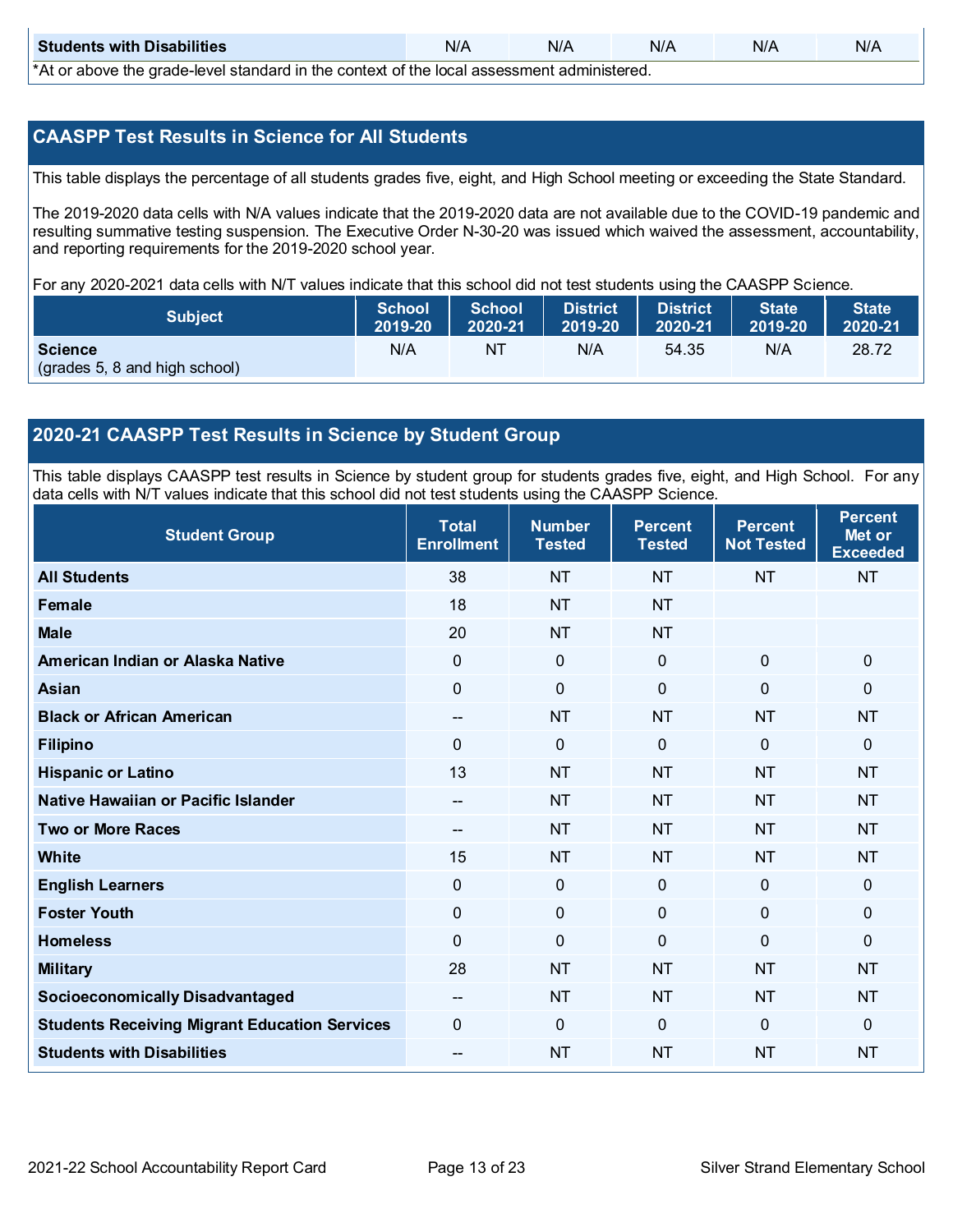# **B. Pupil Outcomes State Priority: Other Pupil Outcomes**

The SARC provides the following information relevant to the State priority: Other Pupil Outcomes (Priority 8): Pupil outcomes in the subject area of physical education.

### **2020-21 California Physical Fitness Test Results**

Due to the COVID-19 crisis, the Physical Fitness Test was suspended during the 2020-2021 school year and therefore no data are reported and each cell in this table is populated with "N/A."

| <b>Grade Level</b> | <b>Four of Six Fitness Standards</b> | Five of Six Fitness Standards   Six of Six Fitness Standards | Percentage of Students Meeting Percentage of Students Meeting Percentage of Students Meeting |
|--------------------|--------------------------------------|--------------------------------------------------------------|----------------------------------------------------------------------------------------------|
| Grade 5            | N/A                                  | N/A                                                          | N/A                                                                                          |
| Grade 7            | N/A                                  | N/A                                                          | N/A                                                                                          |
| Grade 9            | N/A                                  | N/A                                                          | N/A                                                                                          |

# **C. Engagement State Priority: Parental Involvement**

The SARC provides the following information relevant to the State priority: Parental Involvement (Priority 3): Efforts the school district makes to seek parent input in making decisions regarding the school district and at each school site.

### **2021-22 Opportunities for Parental Involvement**

There are many opportunities for parental involvement at Silver Strand Elementary School:

- -Our very active PTO facilitates classroom volunteering, monthly extracurricular family fun and academic nights, a Holiday Shoppe for students to select gifts for family members, and an annual APEX jogathon fundraiser and Luau family event and fundraiser.
- -The "Everyone A Reader" program, which was recognized as a Diamond Award winner by the San Diego County Office of Education, draws parent and community volunteers from across Coronado.
- -The School Site Council and Title I Committee require parent participation and meet quarterly.
- -Parents are invited to educational and parenting opportunities through Positive Parenting Workshops and SAFE Harbor Coronado's Coffee Talks.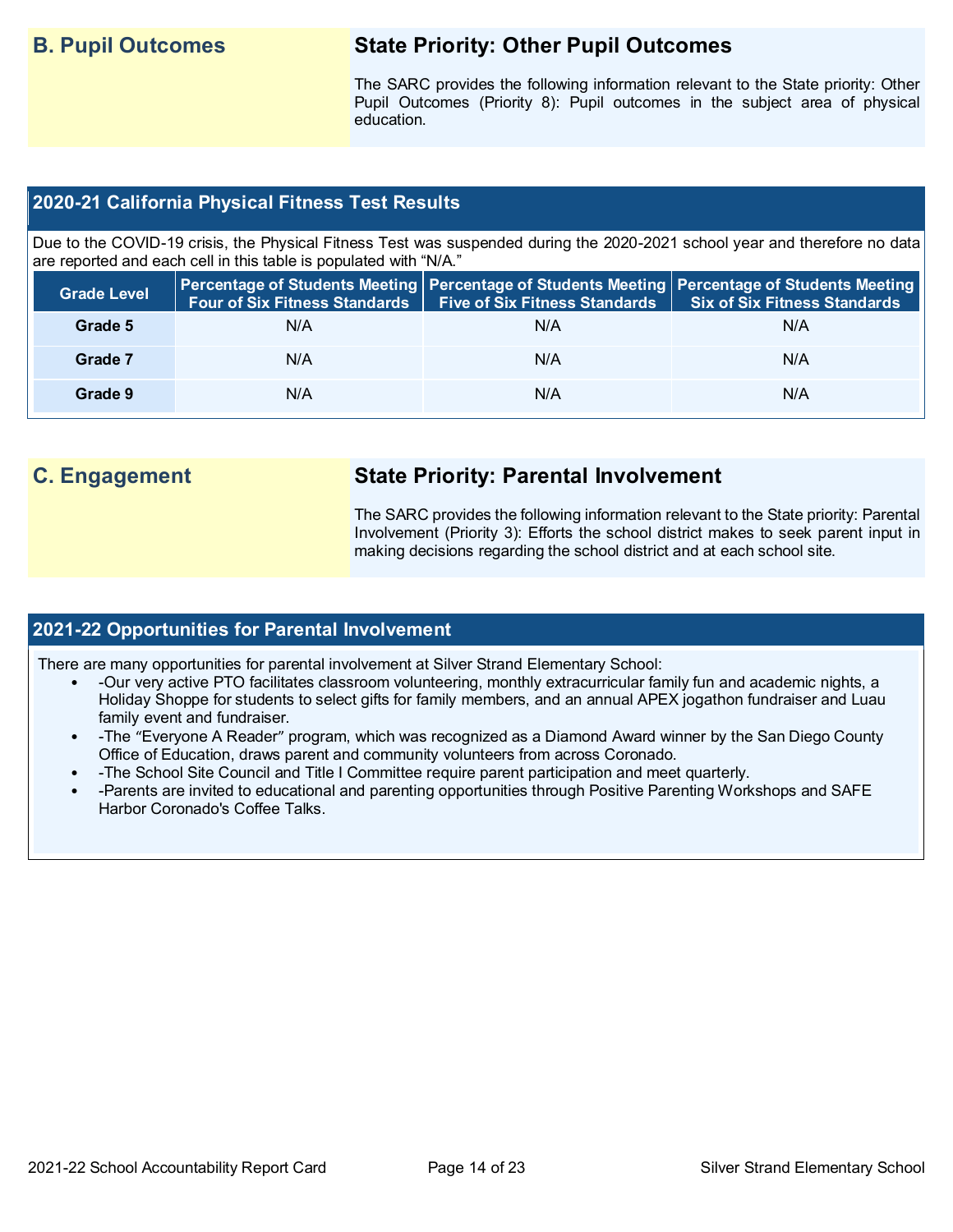## **2020-21 Chronic Absenteeism by Student Group**

| <b>Student Group</b>                                 | <b>Cumulative</b><br><b>Enrollment</b> | <b>Chronic</b><br><b>Absenteeism</b><br><b>Eligible Enrollment</b> | <b>Chronic</b><br><b>Absenteeism</b><br><b>Count</b> | <b>Chronic</b><br><b>Absenteeism</b><br><b>Rate</b> |
|------------------------------------------------------|----------------------------------------|--------------------------------------------------------------------|------------------------------------------------------|-----------------------------------------------------|
| <b>All Students</b>                                  | 318                                    | 309                                                                | 11                                                   | 3.6                                                 |
| <b>Female</b>                                        | 148                                    | 143                                                                | 5                                                    | 3.5                                                 |
| <b>Male</b>                                          | 170                                    | 166                                                                | 6                                                    | 3.6                                                 |
| American Indian or Alaska Native                     | $\overline{2}$                         | $\overline{2}$                                                     | $\mathbf{0}$                                         | 0.0                                                 |
| <b>Asian</b>                                         | 4                                      | $\overline{4}$                                                     | $\mathbf{0}$                                         | 0.0                                                 |
| <b>Black or African American</b>                     | 6                                      | $6\phantom{1}$                                                     | $\overline{0}$                                       | 0.0                                                 |
| <b>Filipino</b>                                      | 6                                      | $6\phantom{1}$                                                     | 0                                                    | 0.0                                                 |
| <b>Hispanic or Latino</b>                            | 81                                     | 78                                                                 | 4                                                    | 5.1                                                 |
| Native Hawaiian or Pacific Islander                  | 3                                      | $\overline{2}$                                                     | 0                                                    | 0.0                                                 |
| <b>Two or More Races</b>                             | 32                                     | 31                                                                 | $\Omega$                                             | 0.0                                                 |
| White                                                | 167                                    | 163                                                                | 5                                                    | 3.1                                                 |
| <b>English Learners</b>                              | 11                                     | 11                                                                 | 1                                                    | 9.1                                                 |
| <b>Foster Youth</b>                                  | $\mathbf 0$                            | 0                                                                  | $\Omega$                                             | 0.0                                                 |
| <b>Homeless</b>                                      | $\Omega$                               | 0                                                                  | $\Omega$                                             | 0.0                                                 |
| <b>Socioeconomically Disadvantaged</b>               | 56                                     | 54                                                                 | 3                                                    | 5.6                                                 |
| <b>Students Receiving Migrant Education Services</b> | $\mathbf{0}$                           | $\mathbf{0}$                                                       | 0                                                    | 0.0                                                 |
| <b>Students with Disabilities</b>                    | 50                                     | 48                                                                 | 3                                                    | 6.3                                                 |

# **C. Engagement State Priority: School Climate**

The SARC provides the following information relevant to the State priority: School Climate (Priority 6):

- Pupil suspension rates;
- Pupil expulsion rates; and
- Other local measures on the sense of safety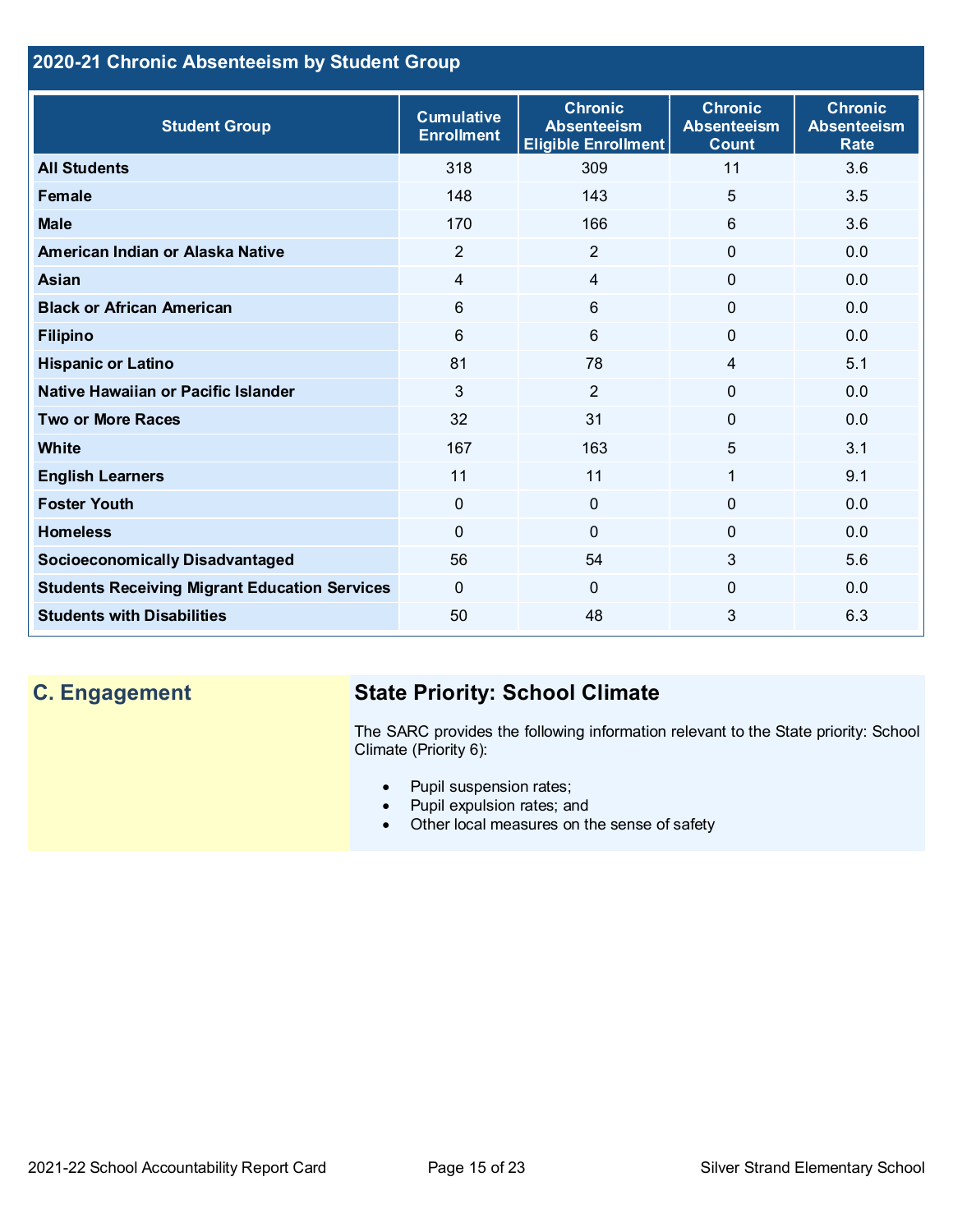### **Suspensions and Expulsions**

This table displays suspensions and expulsions data collected between July through June, each full school year respectively. Data collected during the 2020-21 school year may not be comparable to earlier years of this collection due to differences in learning mode instruction in response to the COVID-19 pandemic.

| <b>Subject</b>     | <b>School</b><br>2018-19 | <b>School</b><br>2020-21 | <b>District</b><br>2018-19 | <b>District</b><br>2020-21 | <b>State</b><br>2018-19 | <b>State</b><br>2020-21 |
|--------------------|--------------------------|--------------------------|----------------------------|----------------------------|-------------------------|-------------------------|
| <b>Suspensions</b> | 1.63                     | 0.00                     | 3.00                       | 0.07                       | 3.47                    | 0.20                    |
| <b>Expulsions</b>  | 0.00                     | 0.00                     | 0.00                       | 0.00                       | 0.08                    | 0.00                    |

This table displays suspensions and expulsions data collected between July through February, partial school year due to the COVID-19 pandemic. The 2019-2020 suspensions and expulsions rate data are not comparable to other year data because the 2019-2020 school year is a partial school year due to the COVID-19 crisis. As such, it would be inappropriate to make any comparisons in rates of suspensions and expulsions in the 2019-2020 school year compared to other school years.

| <b>Subject</b>     | <b>School</b><br>2019-20 | <b>District</b><br>2019-20 | <b>State</b><br>2019-20 |
|--------------------|--------------------------|----------------------------|-------------------------|
| <b>Suspensions</b> | 0.26                     | 1.09                       | 2.45                    |
| <b>Expulsions</b>  | 0.00                     | 0.00                       | 0.05                    |

### **2020-21 Suspensions and Expulsions by Student Group**

| <b>Student Group</b>                                 | <b>Suspensions Rate</b> | <b>Expulsions Rate</b> |
|------------------------------------------------------|-------------------------|------------------------|
| <b>All Students</b>                                  | 0.00                    | 0.00                   |
| Female                                               | 0.00                    | 0.00                   |
| <b>Male</b>                                          | 0.00                    | 0.00                   |
| American Indian or Alaska Native                     | 0.00                    | 0.00                   |
| Asian                                                | 0.00                    | 0.00                   |
| <b>Black or African American</b>                     | 0.00                    | 0.00                   |
| <b>Filipino</b>                                      | 0.00                    | 0.00                   |
| <b>Hispanic or Latino</b>                            | 0.00                    | 0.00                   |
| Native Hawaiian or Pacific Islander                  | 0.00                    | 0.00                   |
| <b>Two or More Races</b>                             | 0.00                    | 0.00                   |
| White                                                | 0.00                    | 0.00                   |
| <b>English Learners</b>                              | 0.00                    | 0.00                   |
| <b>Foster Youth</b>                                  | 0.00                    | 0.00                   |
| <b>Homeless</b>                                      | 0.00                    | 0.00                   |
| <b>Socioeconomically Disadvantaged</b>               |                         |                        |
| <b>Students Receiving Migrant Education Services</b> | 0.00                    | 0.00                   |
| <b>Students with Disabilities</b>                    |                         |                        |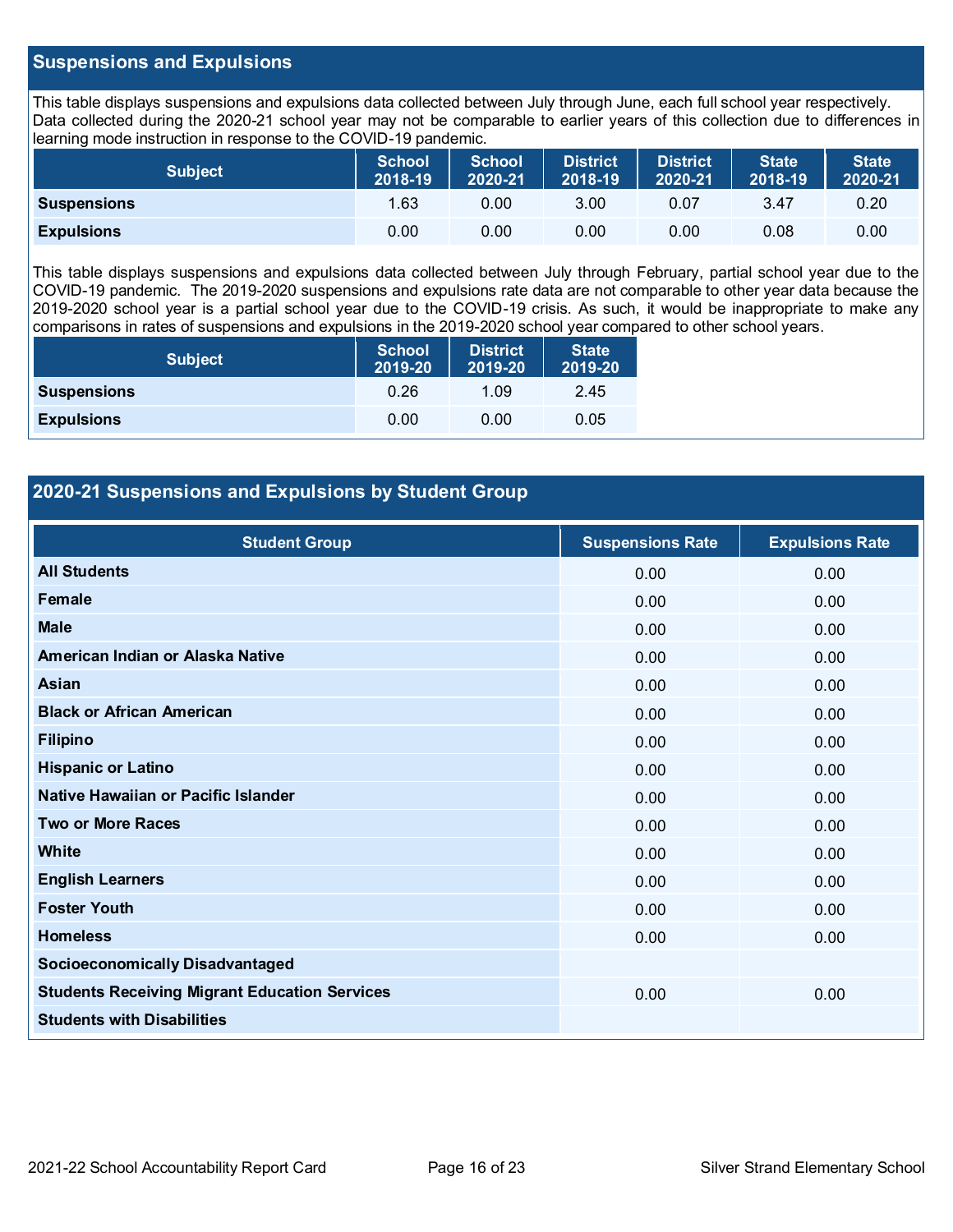### **2021-22 School Safety Plan**

Our school safety plan is updated annually, and approved by our Site Council in January 2022. Pertinent portions of the plan are reviewed with students early in the school year, and the plan is also reviewed with new staff members as soon as they are hired. A copy of the plan is also available for inspection by the public at each school site. Regularly scheduled drills regarding various types of potential emergencies (i.e.-fire, earthquake, lockdown, etc.) are held monthly with debriefing by staff afterwards, and a record of each is kept in the school's front office.

To ensure safety during instructional hours, the perimeter gates of the site are locked immediately after entry each morning and reopened only at dismissal. Our front office door has an automatic locking device with remote control to ensure members of the public must be granted access to school before entering. During school hours, all visitors are required to present an ID for processing via our Raptor System. Additionally, our alarm system maintains alarmed security during non-school hours. JPA Risk Management services via the San Diego County Office of Education and are a valuable resource for our site and district. We have a strong partnership with the Coronado Police Department and our School Resource Officers, with regular visits during Friday Flagpole assemblies and through instruction via the GREAT Program.

Playground supervisors receive training on safety procedures, regularly enforce playground expectations, and routinely troubleshoot equipment and/or procedural issues. Our district maintenance and site custodial personnel routinely check all play equipment for safety and make recommendations for proactive maintenance.

All staff takes pride in our school and work together to maintain a well-kept facility. Regular maintenance is handled daily and emergencies are given immediate attention. Our district grounds crew maintains our grass and landscaped areas.

## **D. Other SARC Information Information Required in the SARC**

The information in this section is required to be in the SARC but is not included in the state priorities for LCFF.

### **2018-19 Elementary Average Class Size and Class Size Distribution**

This table displays the 2018-19 average class size and class size distribution. The columns titled "Number of Classes" indicates how many classes fall into each size category (a range of total students per class). The "Other" category is for multigrade level classes.

| <b>Grade Level</b> | Average<br><b>Class Size</b> | 1-20 Students | Number of Classes with   Number of Classes with   Number of Classes with<br>21-32 Students | 33+ Students |
|--------------------|------------------------------|---------------|--------------------------------------------------------------------------------------------|--------------|
| ĸ                  | 25                           |               | 3                                                                                          |              |
|                    | 25                           |               |                                                                                            |              |
|                    | 24                           |               | າ                                                                                          |              |
|                    | 24                           |               |                                                                                            |              |
|                    | 26                           |               | 2                                                                                          |              |
|                    | 23                           |               |                                                                                            |              |
|                    |                              |               |                                                                                            |              |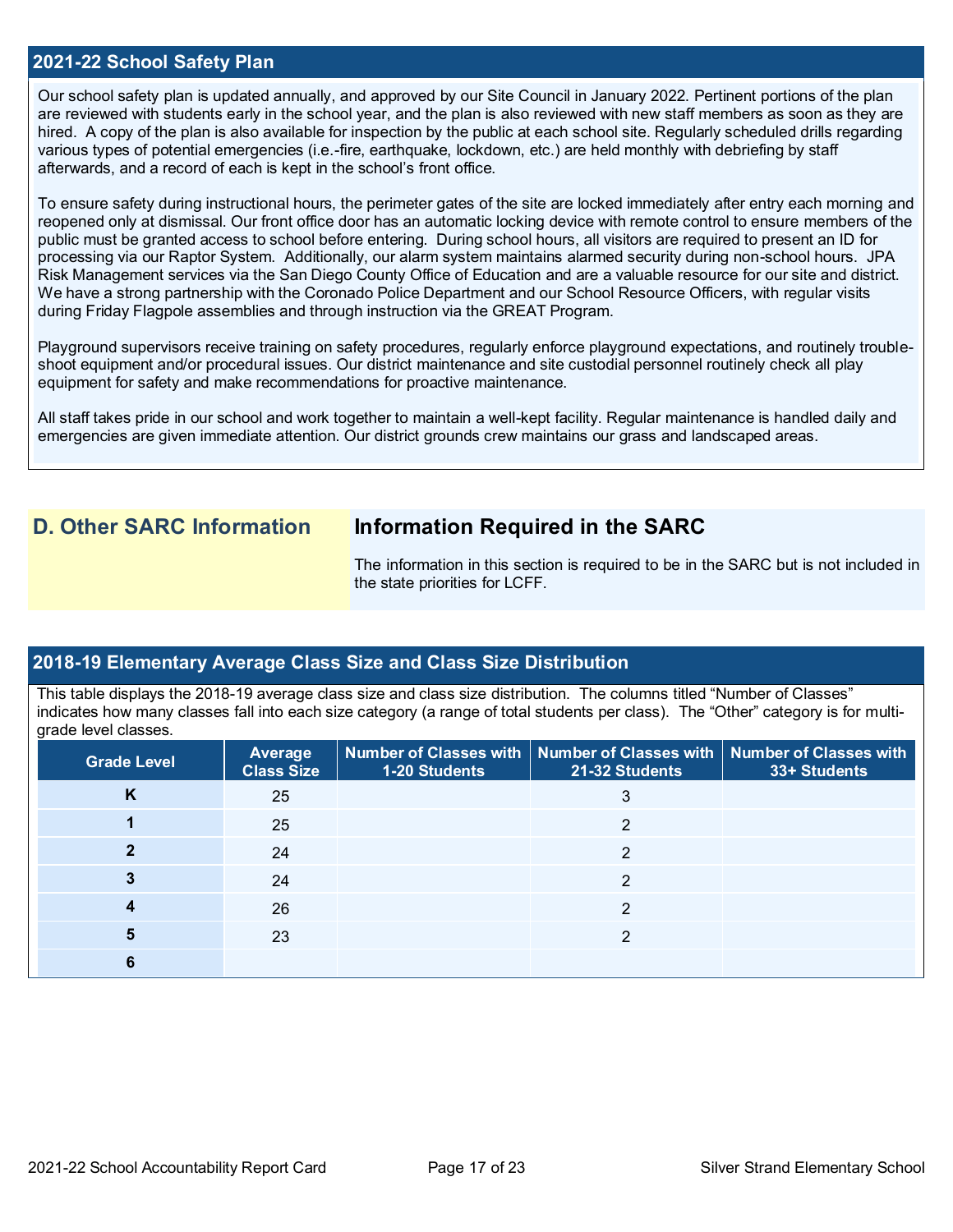### **2019-20 Elementary Average Class Size and Class Size Distribution**

This table displays the 2019-20 average class size and class size distribution. The columns titled "Number of Classes" indicates how many classes fall into each size category (a range of total students per class). The "Other" category is for multi-grade level classes.

| <b>Grade Level</b> | Average<br><b>Class Size</b> | 1-20 Students | Number of Classes with   Number of Classes with   Number of Classes with<br>21-32 Students | 33+ Students |
|--------------------|------------------------------|---------------|--------------------------------------------------------------------------------------------|--------------|
| n                  | 19                           |               | د                                                                                          |              |
|                    | 20                           |               | ◠                                                                                          |              |
|                    | 20                           |               |                                                                                            |              |
|                    | 27                           |               | ◠                                                                                          |              |
|                    | 25                           |               | ◠                                                                                          |              |
| 5                  | 32                           |               | ◠                                                                                          |              |
|                    |                              |               |                                                                                            |              |

### **2020-21 Elementary Average Class Size and Class Size Distribution**

This table displays the 2020-21 average class size and class size distribution. The columns titled "Number of Classes" indicates how many classes fall into each size category (a range of total students per class). The "Other" category is for multi-grade level classes.

| <b>Grade Level</b> | <b>Average</b><br><b>Class Size</b> | 1-20 Students | Number of Classes with   Number of Classes with   Number of Classes with<br>21-32 Students | 33+ Students |
|--------------------|-------------------------------------|---------------|--------------------------------------------------------------------------------------------|--------------|
| Κ                  | 14                                  |               |                                                                                            |              |
|                    | 12                                  |               |                                                                                            |              |
|                    | 18                                  |               | ⌒                                                                                          |              |
|                    | 25                                  |               |                                                                                            |              |
|                    | 18                                  |               | 3                                                                                          |              |
| 5                  | 13                                  | 3             |                                                                                            |              |
|                    |                                     |               |                                                                                            |              |

### **2020-21 Ratio of Pupils to Academic Counselor**

This table displays the ratio of pupils to Academic Counselor. One full time equivalent (FTE) equals one staff member working full time; one FTE could also represent two staff members who each work 50 percent of full time.

| <b>Title</b>                        | <b>Ratio</b> |
|-------------------------------------|--------------|
| <b>Pupils to Academic Counselor</b> |              |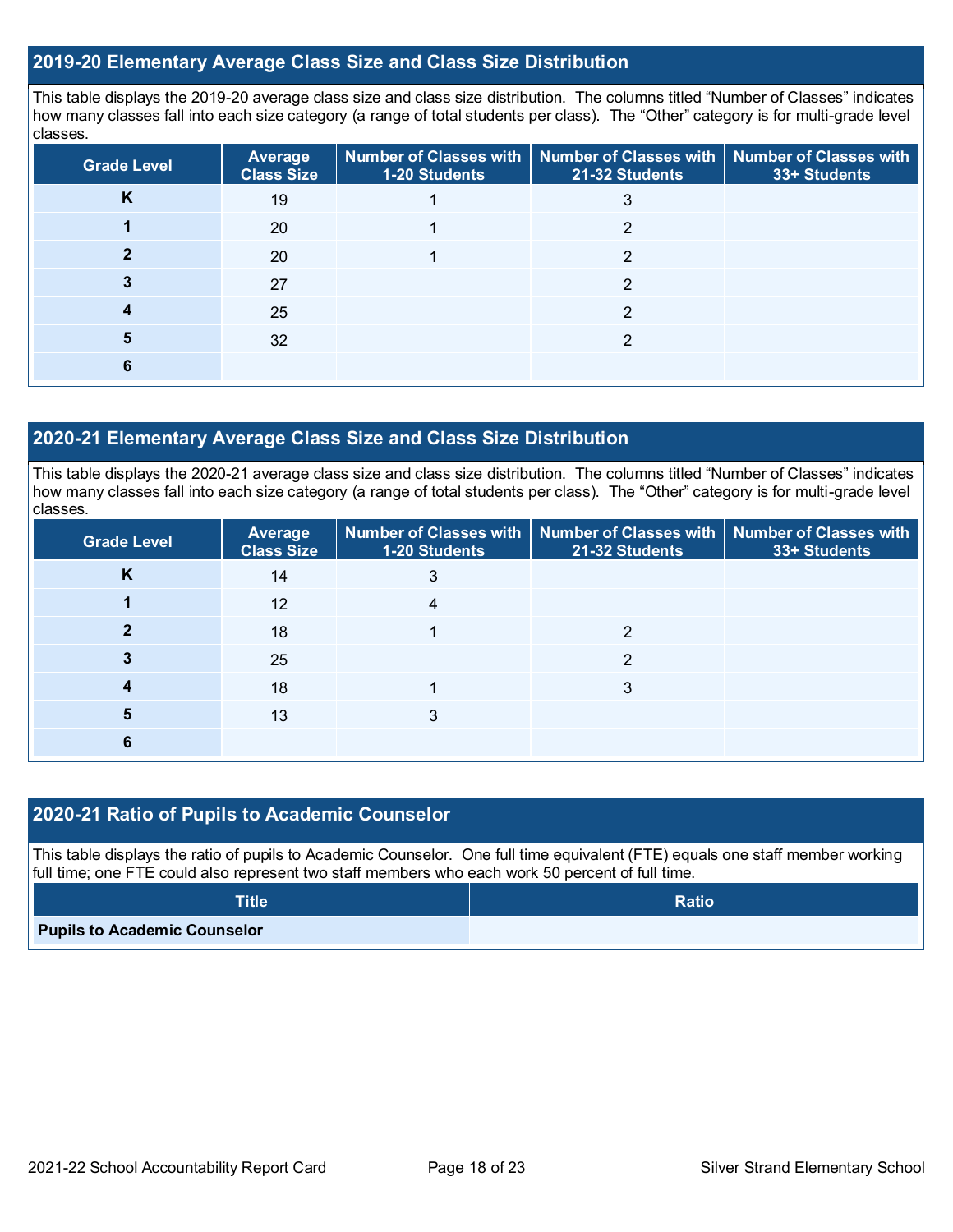### **2020-21 Student Support Services Staff**

This table displays the number of FTE support staff assigned to this school. One full time equivalent (FTE) equals one staff member working full time; one FTE could also represent two staff members who each work 50 percent of full time.

| <b>Title</b>                                                         | <b>Number of FTE Assigned to School</b> |
|----------------------------------------------------------------------|-----------------------------------------|
| <b>Counselor (Academic, Social/Behavioral or Career Development)</b> | 0                                       |
| Library Media Teacher (Librarian)                                    | $\mathbf{0}$                            |
| <b>Library Media Services Staff (Paraprofessional)</b>               | $\mathbf{0}$                            |
| <b>Psychologist</b>                                                  | 0.5                                     |
| <b>Social Worker</b>                                                 | $\Omega$                                |
| <b>Speech/Language/Hearing Specialist</b>                            |                                         |
| <b>Resource Specialist (non-teaching)</b>                            | $\Omega$                                |
| Other                                                                | 1.3                                     |

## **2019-20 Expenditures Per Pupil and School Site Teacher Salaries**

This table displays the 2019-20 expenditures per pupil and average teach salary for this school. Cells with N/A values do not require data.

| <b>Level</b>                                         | <b>Total</b><br><b>Expenditures</b><br><b>Per Pupil</b> | <b>Expenditures</b><br><b>Per Pupil</b><br>(Restricted) | <b>Expenditures</b><br><b>Per Pupil</b><br>(Unrestricted) | Average<br><b>Teacher</b><br><b>Salary</b> |
|------------------------------------------------------|---------------------------------------------------------|---------------------------------------------------------|-----------------------------------------------------------|--------------------------------------------|
| <b>School Site</b>                                   | 10132.16                                                | 2487.21                                                 | 7644.94                                                   | 79216.00                                   |
| <b>District</b>                                      | N/A                                                     | N/A                                                     | 9248.95                                                   | \$79,216                                   |
| <b>Percent Difference - School Site and District</b> | N/A                                                     | N/A                                                     | $-19.0$                                                   | 0.0                                        |
| <b>State</b>                                         |                                                         |                                                         | \$8,444                                                   | \$77,042                                   |
| <b>Percent Difference - School Site and State</b>    | N/A                                                     | N/A                                                     | $-9.9$                                                    | 2.8                                        |

### **2020-21 Types of Services Funded**

Silver Strand Elementary School employs a full-time Title I reading specialist and additional part-time Academic Support and Enrichment teachers for early language arts support. Our visual and performing arts (VAPA) and Innovation Lab teachers, and Band and Choir Directors are funded in part through our Coronado Schools Foundation (CSF). We also have grants from DoDEA which partially fund our Academic Support and Enrichment Program and Instructors in math and reading.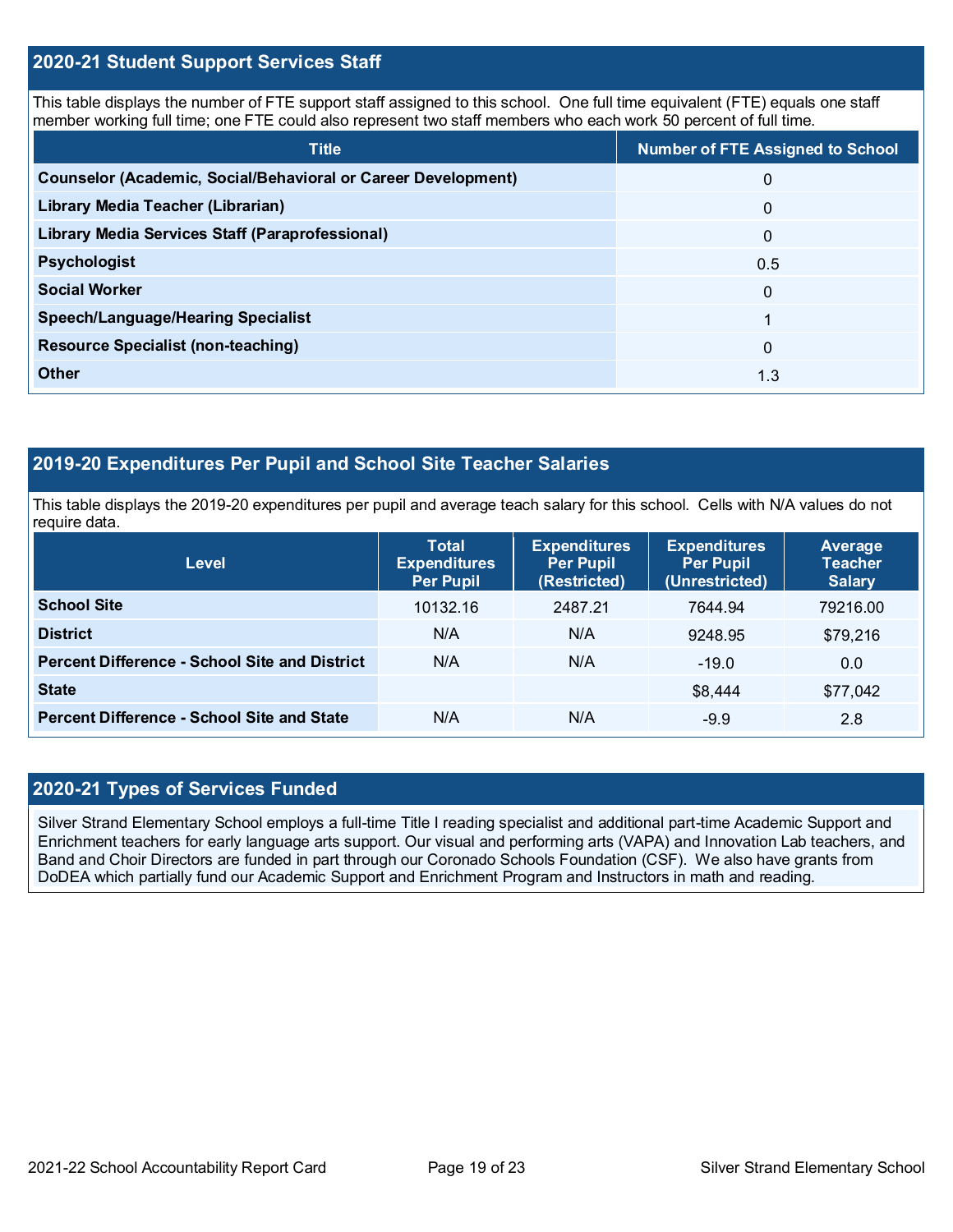### **2019-20 Teacher and Administrative Salaries**

This table displays the 2019-20 Teacher and Administrative salaries. For detailed information on salaries, see the CDE Certification Salaries & Benefits web page at [http://www.cde.ca.gov/ds/fd/cs/.](http://www.cde.ca.gov/ds/fd/cs/)

| Category                                             | <b>District</b><br><b>Amount</b> | <b>State Average</b><br>for Districts<br>in Same Category |
|------------------------------------------------------|----------------------------------|-----------------------------------------------------------|
| <b>Beginning Teacher Salary</b>                      | \$45,877                         | \$48,119                                                  |
| <b>Mid-Range Teacher Salary</b>                      | \$77,020                         | \$74,665                                                  |
| <b>Highest Teacher Salary</b>                        | \$102,764                        | \$98,160                                                  |
| <b>Average Principal Salary (Elementary)</b>         | \$131,381                        | \$118,542                                                 |
| <b>Average Principal Salary (Middle)</b>             | \$136,915                        | \$125,068                                                 |
| <b>Average Principal Salary (High)</b>               | \$138,935                        | \$133,516                                                 |
| <b>Superintendent Salary</b>                         | \$201,528                        | \$194,199                                                 |
| <b>Percent of Budget for Teacher Salaries</b>        | 34%                              | 31%                                                       |
| <b>Percent of Budget for Administrative Salaries</b> | 5%                               | $6\%$                                                     |

### **Professional Development**

### Professional Development for Coronado Unified School District

2021-2022: Professional Development for Coronado Unified School District's certificated and classified staff is robust and organized into three tiers: district-wide professional development; weekly collaboration and professional growth for school sites, departments or grade level teams; and District leadership teams, collaboration, and curriculum development beyond the scope of the school day for which teachers are paid. The instructional focus at the district level and each school site is academic discourse. This instructional focus is directly aligned to the CUSD mission, vision, 21st century outcomes for students, college career readiness and the goals and actions within the CUSD Local Control Accountability Plan (LCAP).

Tier I: In collaboration with each school site administration, district-wide professional development is focused on academic discourse, the speaking and listening standards, MTSS (social-emotional-behavioral supports and PBIS), and course pacing and essential learnings at CHS.

Tier II: Each year, weekly collaboration and professional growth for school sites: All teachers received approximately 1 hour each Wednesday (early release days for all school sites) for staff meetings, site- and district- based professional development, department/grade levels meetings, and articulation between grades, departments, and sites. Site-level topics of professional development include co-teaching, literacy, learning walks, collaborative discussion routines, instructional technology and software, and content area specific trainings.

Tier III: Active Leadership Teams for 2021-2022 include the MTSS Representatives in collaboration with the Learning Department. The focus of the Tier III professional development is on MTSS across all school and district systems.

Funding: Funding for professional development for 2021-2022 is provided by federal Title IIA funds and the Educator Effectiveness Block Grant funds in order to personalize professional learning for all staff.

This table displays the number of school days dedicated to staff development and continuous improvement.

| <b>Subject</b>                                                                  |  | 2019-20   2020-21   2021-22 |
|---------------------------------------------------------------------------------|--|-----------------------------|
| Number of school days dedicated to Staff Development and Continuous Improvement |  |                             |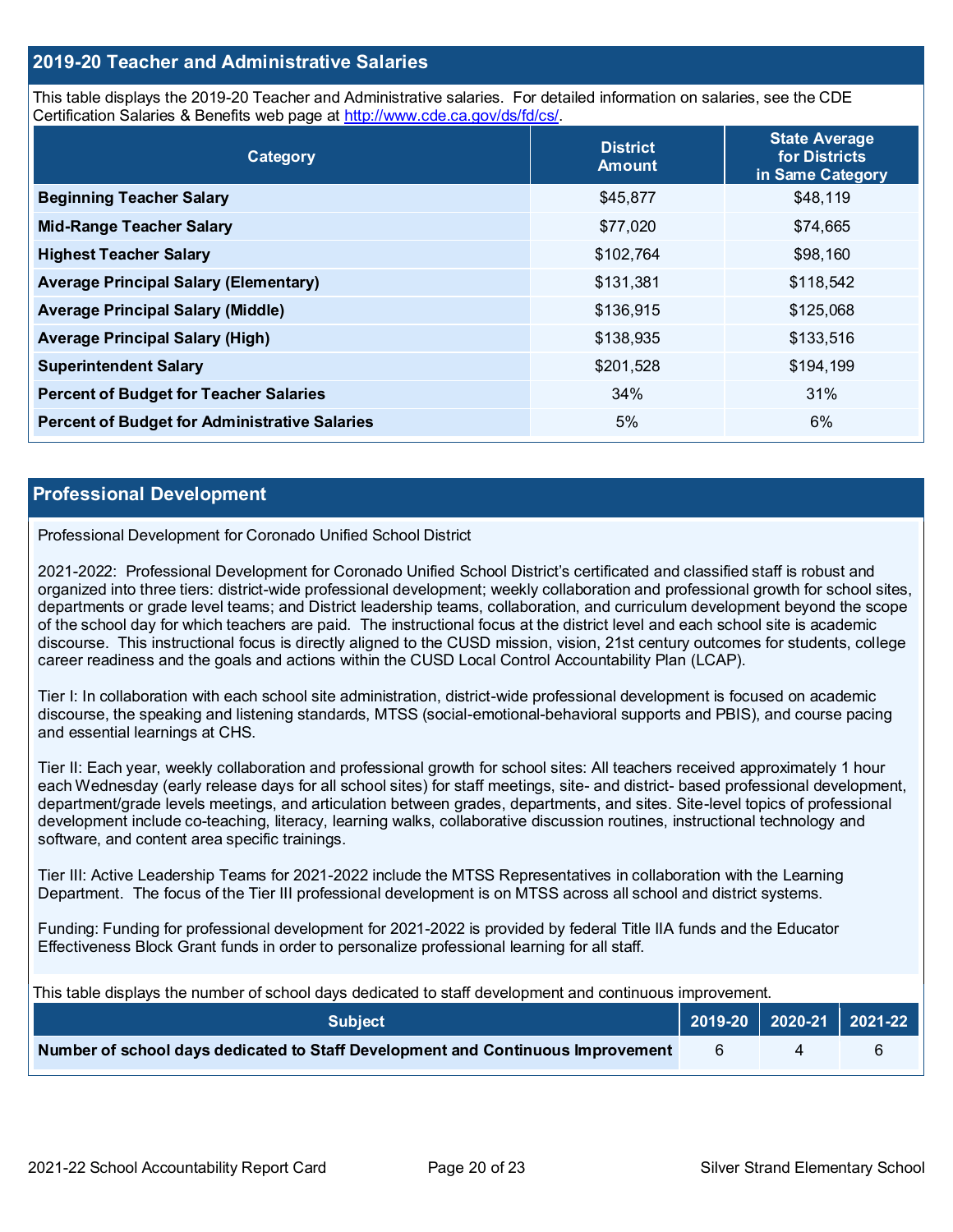# **Coronado Unified School District 2020-21 Local Accountability Report Card (LARC) Addendum**

# **Local Accountability Report Card (LARC) Addendum**

**2020-21 Local Accountability Report Card (LARC) Addendum Overview**



On July 14, 2021, the California State Board of Education (SBE) determined that the California Department of Education (CDE) will use the SARC as the mechanism to conduct a one-time data collection of the LEA-level aggregate test results of all school's local assessments administered during the 2020–2021 school year in order to meet the federal Every Students Succeeds Act (ESSA) reporting requirement for the Local Educational Agency Accountability Report Cards (LARCs).

Each local educational agency (LEA) is responsible for preparing and posting their annual LARC in accordance with the federal ESSA. As a courtesy, the CDE prepares and posts the LARCs on behalf of all LEAs.

Only for the 2020–2021 school year and the 2020–2021 LARCs, LEAs are required to report their aggregate local assessments test results at the LEA-level to the CDE by populating the tables below via the SARC. These data will be used to meet the LEAs' federal requirement for their LARCs. Note that it is the responsibility of the school and LEA to ensure that all student privacy and suppression rules are in place when reporting data in Tables 3 and 4 in the Addendum, as applicable.

The tables below are not part of the SBE approved 2020–2021 SARC template but rather are the mechanism by which these required data will be collected from LEAs.

For purposes of the LARC and the following tables, an LEA is defined as a school district, a county office of education, or a direct funded charter school.

| 2021-22 District Contact Information |                                  |  |
|--------------------------------------|----------------------------------|--|
| <b>District Name</b>                 | Coronado Unified School District |  |
| <b>Phone Number</b>                  | 619-522-8900                     |  |
| Superintendent                       | Karl Mueller                     |  |
| <b>Email Address</b>                 | karl.mueller@coronadousd.net     |  |
| <b>District Website Address</b>      | https://coronadousd.net/         |  |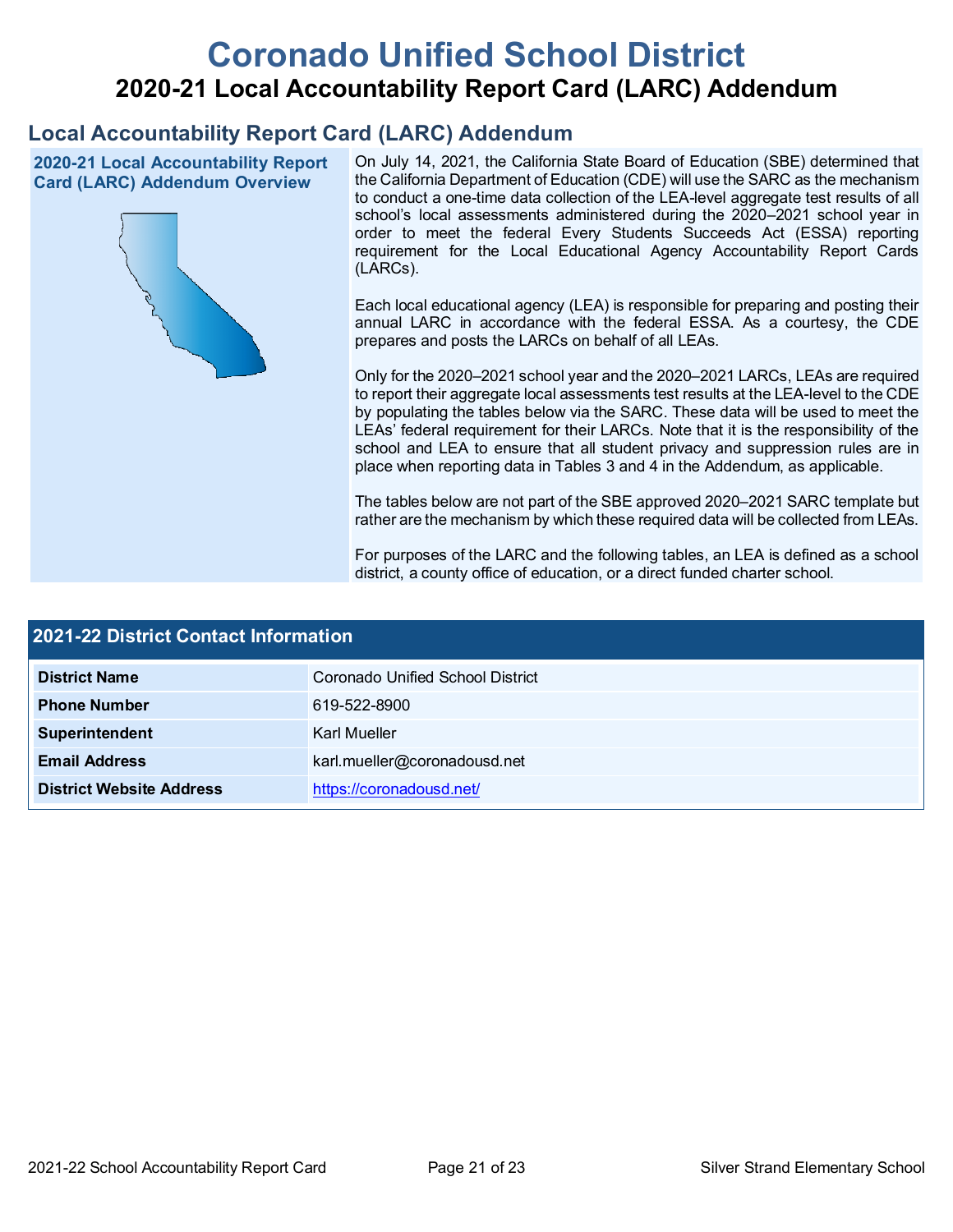## **2020-21 CAASPP Test Results in ELA by Student Group**

This table displays CAASPP test results in ELA by student group for students grades three through eight and grade eleven taking and completing a state-administered assessment. The CDE will populate this table for schools in cases where the school administered the CAASPP assessment. In cases where the school administered a local assessment instead of CAASPP, the CDE will populate this table with "NT" values, meaning this school did not test students using the CAASPP. See the local assessment(s) table for more information.

| <b>CAASPP</b><br><b>Student Groups</b>               | <b>CAASPP</b><br><b>Total</b><br><b>Enrollment</b> | <b>CAASPP</b><br><b>Number</b><br><b>Tested</b> | <b>CAASPP</b><br><b>Percent</b><br><b>Tested</b> | <b>CAASPP</b><br><b>Percent</b><br><b>Not Tested</b> | <b>CAASPP</b><br><b>Percent</b><br>Met or<br><b>Exceeded</b> |
|------------------------------------------------------|----------------------------------------------------|-------------------------------------------------|--------------------------------------------------|------------------------------------------------------|--------------------------------------------------------------|
| <b>All Students</b>                                  | 1358                                               | 1183                                            | 87.11                                            | 12.89                                                | 77.03                                                        |
| <b>Female</b>                                        | 652                                                | 563                                             | 86.35                                            | 13.65                                                | 80.43                                                        |
| <b>Male</b>                                          | 706                                                | 620                                             | 87.82                                            | 12.18                                                | 73.95                                                        |
| American Indian or Alaska Native                     | $\hspace{0.05cm}$ – $\hspace{0.05cm}$              | $-$                                             | --                                               | $\qquad \qquad \blacksquare$                         | $\overline{\phantom{a}}$                                     |
| Asian                                                | 16                                                 | 15                                              | 93.75                                            | 6.25                                                 | 93.33                                                        |
| <b>Black or African American</b>                     | 18                                                 | 15                                              | 83.33                                            | 16.67                                                | 86.67                                                        |
| <b>Filipino</b>                                      | 20                                                 | 19                                              | 95.00                                            | 5.00                                                 | 84.21                                                        |
| <b>Hispanic or Latino</b>                            | 326                                                | 286                                             | 87.73                                            | 12.27                                                | 69.37                                                        |
| Native Hawaiian or Pacific Islander                  | $\qquad \qquad \qquad -$                           | --                                              |                                                  | --                                                   | $\qquad \qquad \qquad -$                                     |
| <b>Two or More Races</b>                             | 192                                                | 157                                             | 81.77                                            | 18.23                                                | 81.53                                                        |
| <b>White</b>                                         | 774                                                | 681                                             | 87.98                                            | 12.02                                                | 78.53                                                        |
| <b>English Learners</b>                              | 43                                                 | 35                                              | 81.40                                            | 18.60                                                | 51.43                                                        |
| <b>Foster Youth</b>                                  | $\overline{\phantom{a}}$                           | $\overline{\phantom{a}}$                        | --                                               |                                                      | $\overline{\phantom{a}}$                                     |
| <b>Homeless</b>                                      | $\mathbf{0}$                                       | $\mathbf 0$                                     | $\mathbf{0}$                                     | 0                                                    | $\mathbf 0$                                                  |
| <b>Military</b>                                      | 517                                                | 461                                             | 89.17                                            | 10.83                                                | 79.18                                                        |
| <b>Socioeconomically Disadvantaged</b>               | 147                                                | 131                                             | 89.12                                            | 10.88                                                | 66.41                                                        |
| <b>Students Receiving Migrant Education Services</b> | $\mathbf 0$                                        | $\mathbf 0$                                     | 0                                                | 0                                                    | $\mathbf 0$                                                  |
| <b>Students with Disabilities</b>                    | 184                                                | 146                                             | 79.35                                            | 20.65                                                | 38.36                                                        |